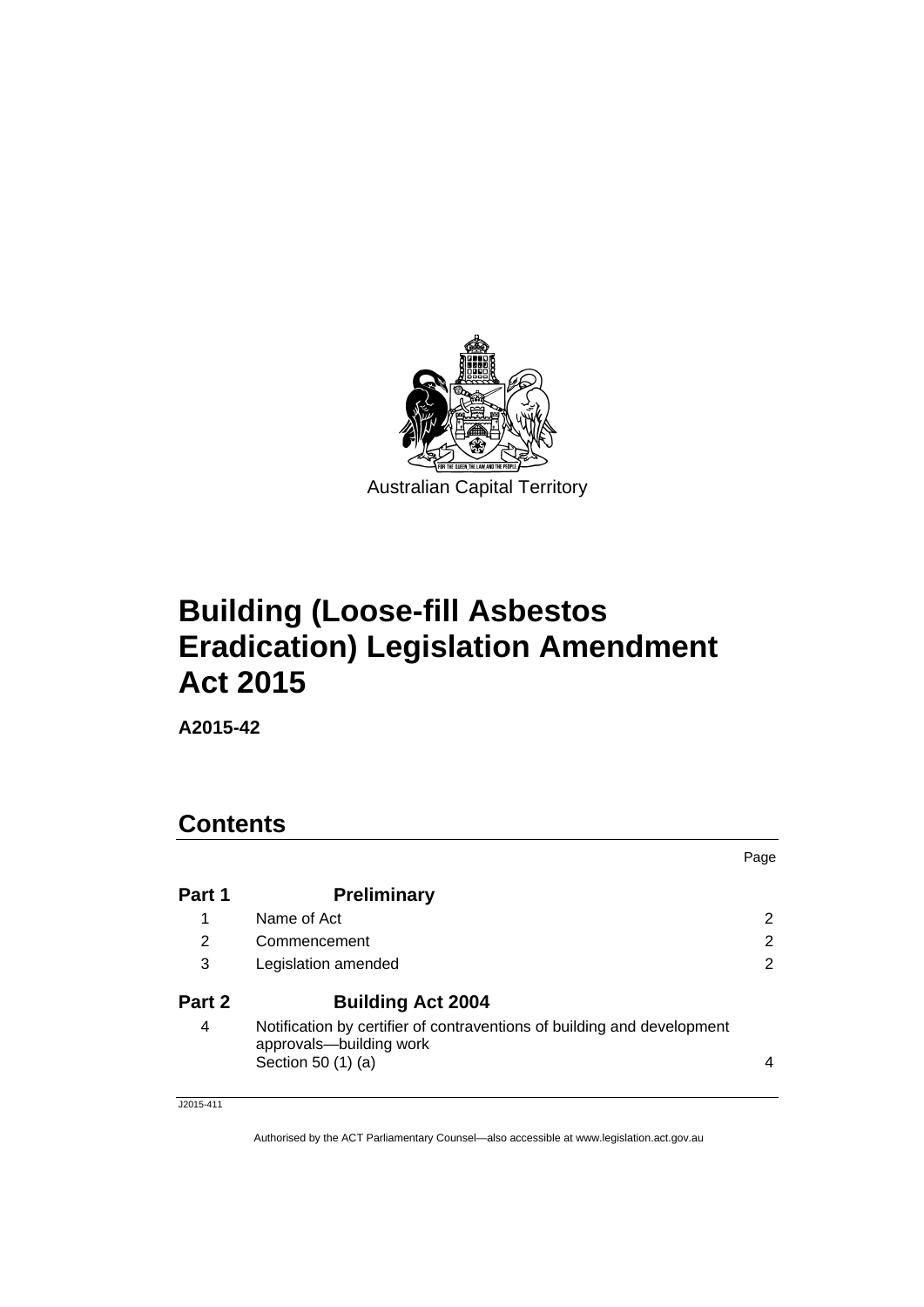#### **Contents**

| . .<br>۰.<br>×<br>×<br>$\sim$ |
|-------------------------------|
|-------------------------------|

| 5              | Part 4 heading                                                       | $\overline{4}$ |
|----------------|----------------------------------------------------------------------|----------------|
| 6              | Section 52                                                           | $\overline{4}$ |
| $\overline{7}$ | Preconditions for s 62 notice                                        |                |
|                | New section 61 (ca)                                                  | 5              |
| 8              | New sections 63A to 63E                                              | 5              |
| 9              | Inspection of building work where no approval<br>Section 131 (1) (b) | 12             |
| 10             | Power to authorise required work<br>Section 133                      | 13             |
| 11             | Recovery of costs of work carried out by inspector                   |                |
|                | Section 147                                                          | 13             |
| 12             | Dictionary, new definitions                                          | 13             |
| 13             | Dictionary, definition of easement                                   | 13             |
| Part 3         | <b>Building and Construction Industry Training</b><br>Levy Act 1999  |                |
| 14             | Assessment of value of work<br>Section 19 (1) (a)                    | 14             |
| 15             | New section 19 (3)                                                   | 14             |
| Part 4         | <b>Building (General) Regulation 2008</b>                            |                |
| 16             | New division 3.6                                                     | 15             |
| 17             | New schedule 2A                                                      | 18             |
| Part 5         | Civil Law (Sale of Residential Property) Act<br>2003                 |                |
| 18             | Application of pt 2<br>Section 6 (3)                                 | 19             |
| 19             | Section 6 (4), new definitions                                       | 19             |
| 20             | New section 9A                                                       | 20             |
| 21             | Dictionary, new definitions                                          | 22             |
|                |                                                                      |                |

contents 2 Building (Loose-fill Asbestos Eradication) Legislation Amendment Act 2015

A2015-42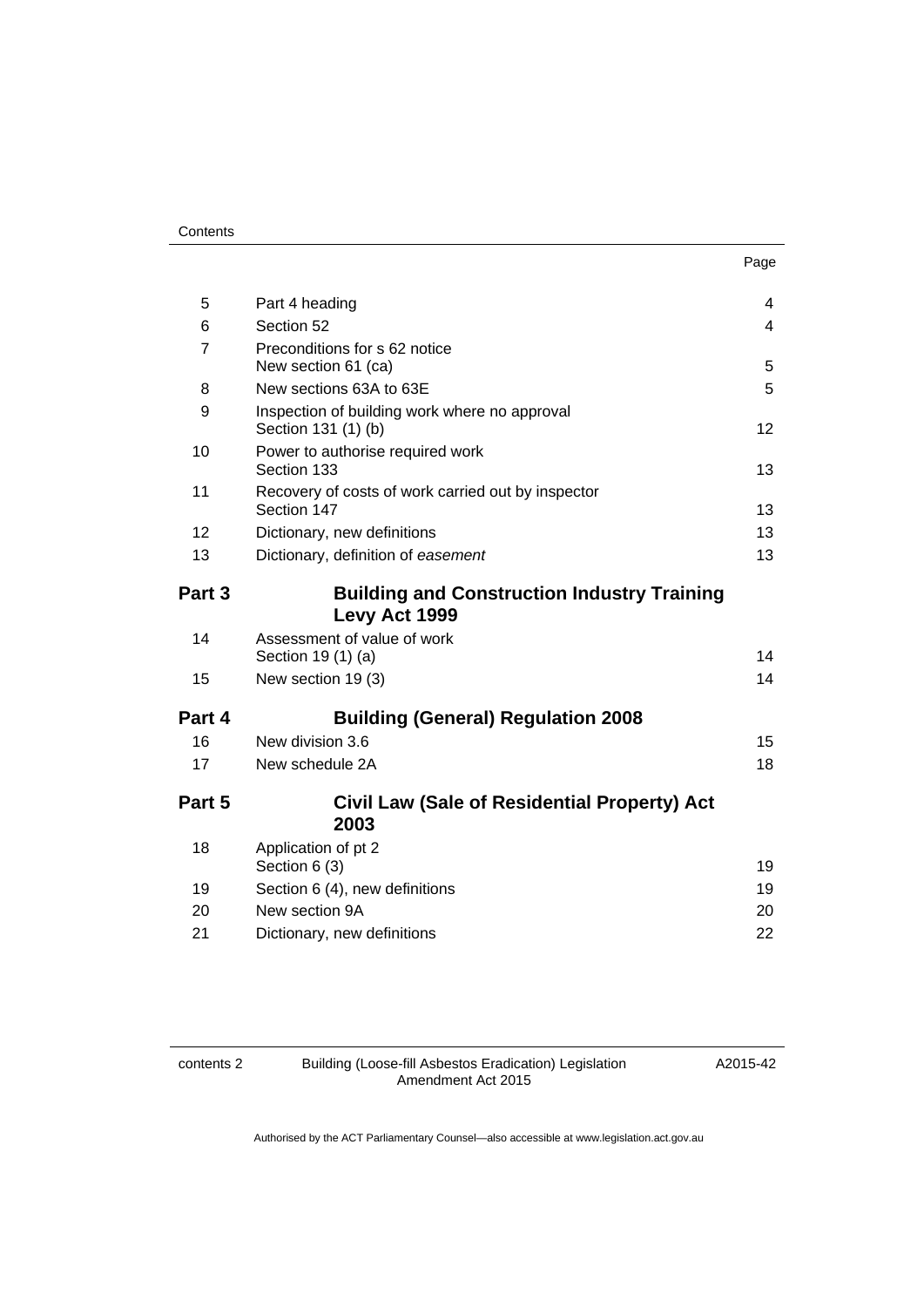| Part 6 | Dangerous Substances (General)<br><b>Regulation 2004</b>                                 |    |
|--------|------------------------------------------------------------------------------------------|----|
| 22     | Definitions-pt 3.5<br>Section 338, new definition of licensed asbestos removalist        | 23 |
| 23     | Asbestos contamination report-owner and occupier responsibilities<br>Section 342 (1) (b) | 23 |
| 24     | Section 344 heading                                                                      | 23 |
| 25     | Section 344                                                                              | 23 |
| 26     | Dictionary, new definition of licensed asbestos removalist                               | 24 |
| Part 7 | <b>Electricity Feed-in (Renewable Energy</b><br>Premium) Act 2008                        |    |
| 27     | Premium rate-20 years<br>Section 11 (3) (a), (b) and (c)                                 | 25 |
| 28     | Section 11 (4), new definition of eligible impacted property                             | 25 |
| Part 8 | <b>Land Rent Act 2008</b>                                                                |    |
| 29     | Application of Act<br>Section 5 (2), new note                                            | 26 |
| 30     | Application to pay land rent<br>Section 7 (1), new note                                  | 26 |
| 31     | Section 7 (3), new note                                                                  | 26 |
| 32     | Section 7 (4)                                                                            | 26 |
| 33     | Section 7 (5), definition of single dwelling house lease                                 | 26 |
| 34     | New section 7A                                                                           | 27 |
| 35     | Discount-eligibility<br>New section 11 (1A)                                              | 29 |
| 36     | Section 11 (2), new definition of former owner                                           | 30 |
| 37     | Transfer of post-1 October 2013 lease<br>Section 16C (2) (a)                             | 30 |
| 38     | Regulation-making power<br>Section 35 (2)                                                | 30 |
| 39     | Dictionary, definition of land rent lease                                                | 30 |
| 40     | Dictionary, new definitions                                                              | 30 |

A2015-42

Building (Loose-fill Asbestos Eradication) Legislation Amendment Act 2015

contents 3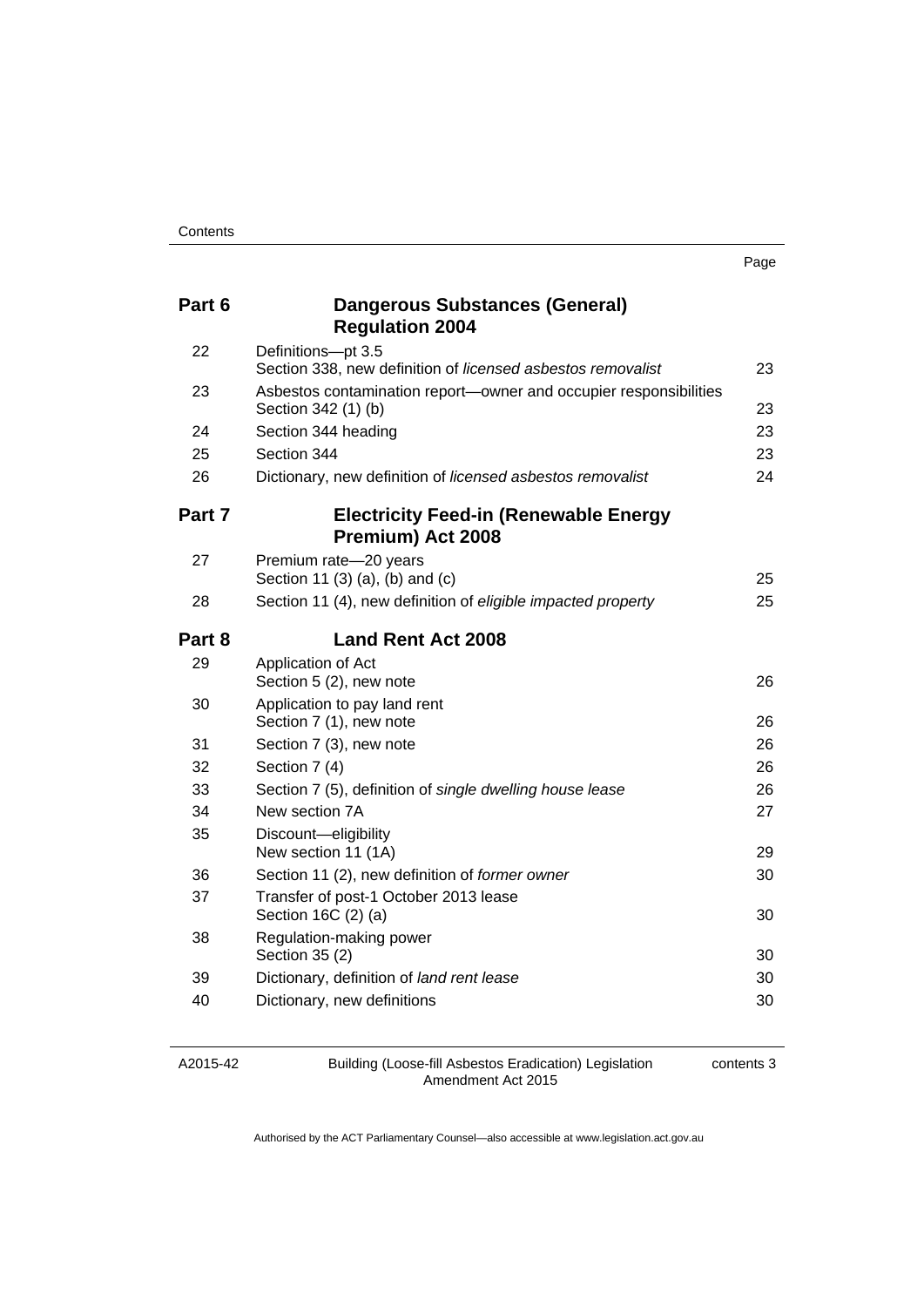|         |                                                                                                                        | Page |
|---------|------------------------------------------------------------------------------------------------------------------------|------|
| Part 9  | <b>Land Rent Regulation 2008</b>                                                                                       |      |
| 41      | New section 4                                                                                                          | 31   |
| Part 10 | <b>Planning and Development Act 2007</b>                                                                               |      |
| 42      | Development proposals in impact track because of need for EIS<br>Schedule 4, part 4.3, item 6                          | 32   |
| 43      | Dictionary, new definitions                                                                                            | 32   |
| Part 11 | <b>Planning and Development Regulation 2008</b>                                                                        |      |
| 44      | Certain direct sales not requiring approval—Act, s 240 (1) (d)<br>Section 130 (2), definition of eligible former owner | 33   |
| 45      | Section 130 (2), new definitions                                                                                       | 34   |
| 46      | Application-div 5.8.1<br>Section 209 (2) and (3)                                                                       | 34   |
| 47      | Sections 213 and 214                                                                                                   | 35   |
| 48      | Sections 215 to 219A                                                                                                   | 35   |
| 49      | Section 219B heading                                                                                                   | 35   |
| 50      | Dictionary, definition of buyback program                                                                              | 36   |
| 51      | Dictionary, new definitions                                                                                            | 36   |
| Part 12 | <b>Residential Tenancies Act 1997</b>                                                                                  |      |
| 52      | <b>Termination</b><br>New section 36 (m)                                                                               | 37   |
| 53      | New section 55B                                                                                                        | 37   |
| 54      | New section 64AB                                                                                                       | 38   |
| 55      | Dictionary, new definition of eligible impacted property                                                               | 38   |
| Part 13 | <b>Taxation Administration Regulation 2004</b>                                                                         |      |
| 56      | Permitted disclosure of information—Act, s 97 (d) (x)<br>Section 4 (3)                                                 | 39   |
| 57      | New section 4 (4)                                                                                                      | 39   |
|         |                                                                                                                        |      |

contents 4 Building (Loose-fill Asbestos Eradication) Legislation Amendment Act 2015

A2015-42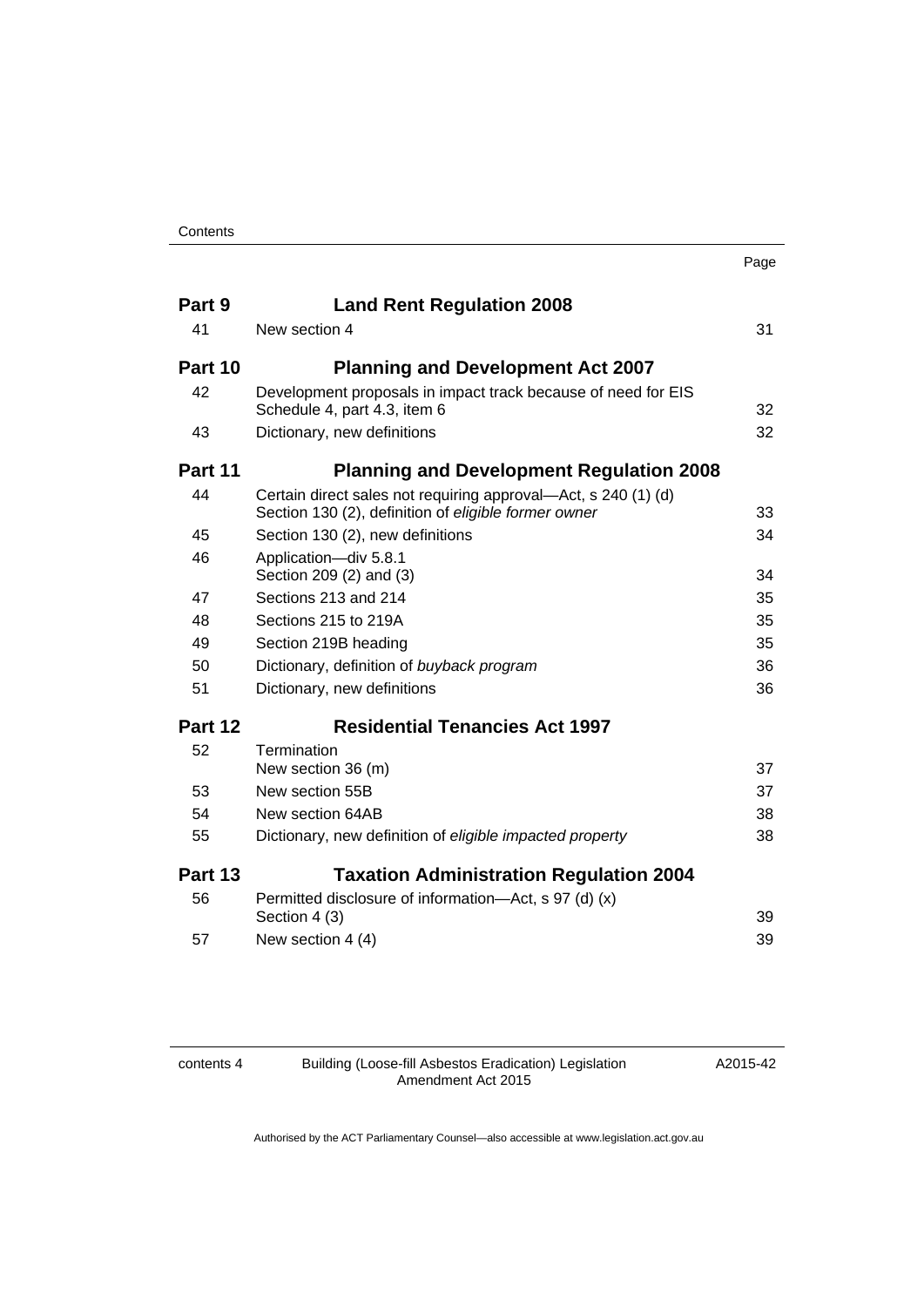

**Building (Loose-fill Asbestos Eradication) Legislation Amendment Act 2015** 

**A2015-42** 

l

An Act to amend legislation about loose-fill asbestos insulation, and for other purposes

The Legislative Assembly for the Australian Capital Territory enacts as follows:

J2015-411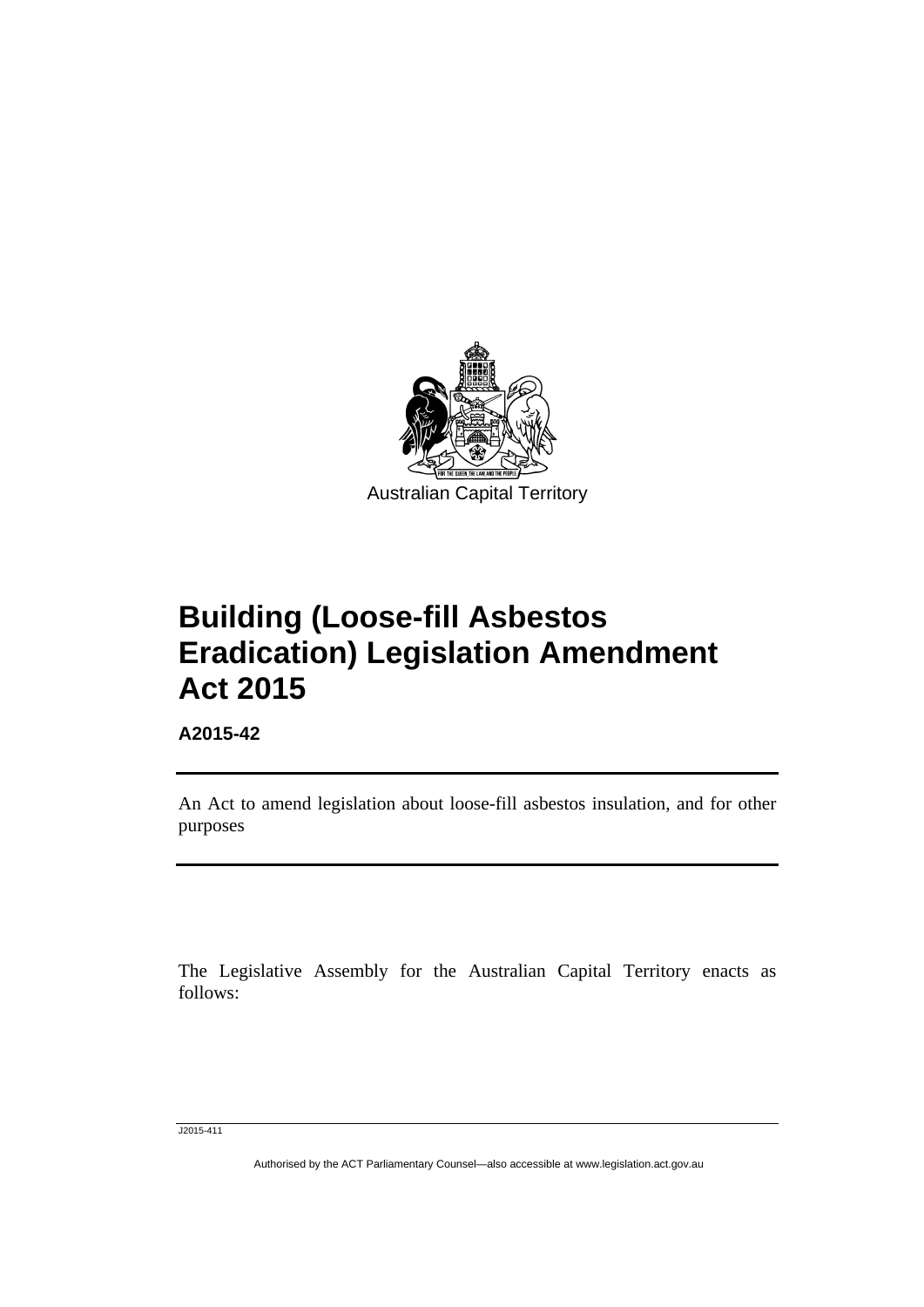#### Part 1 **Preliminary**

Section 1

# <span id="page-5-0"></span>**Part 1** Preliminary

# <span id="page-5-1"></span>**1 Name of Act**

This Act is the *Building (Loose-fill Asbestos Eradication) Legislation Amendment Act 2015*.

#### <span id="page-5-2"></span>**2 Commencement**

- (1) This Act (other than part 4) commences on a day fixed by the Minister by written notice.
	- *Note 1* The naming and commencement provisions automatically commence on the notification day (see [Legislation Act,](http://www.legislation.act.gov.au/a/2001-14) s 75 (1)).
	- *Note 2* A single day or time may be fixed, or different days or times may be fixed, for the commencement of different provisions (see [Legislation](http://www.legislation.act.gov.au/a/2001-14)  [Act](http://www.legislation.act.gov.au/a/2001-14), s 77 (1)).
	- *Note 3* If a provision has not commenced within 6 months beginning on the notification day, it automatically commences on the first day after that period (see [Legislation Act,](http://www.legislation.act.gov.au/a/2001-14) s 79).
- (2) Part 4 commences on the commencement of the *[Dangerous](http://www.legislation.act.gov.au/sl/2015-13/default.asp)  [Substances \(General\) Amendment Regulation 2015 \(No 2\)](http://www.legislation.act.gov.au/sl/2015-13/default.asp)*, section 5.

#### <span id="page-5-3"></span>**3 Legislation amended**

This Act amends the following legislation:

- *[Building Act 2004](http://www.legislation.act.gov.au/a/2004-11)*
- *[Building and Construction Industry Training Levy Act 1999](http://www.legislation.act.gov.au/a/1999-30)*
- *[Building \(General\) Regulation 2008](http://www.legislation.act.gov.au/sl/2008-3)*
- *[Civil Law \(Sale of Residential Property\) Act 2003](http://www.legislation.act.gov.au/a/2003-40)*
- *[Dangerous Substances \(General\) Regulation 2004](http://www.legislation.act.gov.au/sl/2004-56)*
- *[Electricity Feed-in \(Renewable Energy Premium\) Act 2008](http://www.legislation.act.gov.au/a/2008-21)*
- *[Land Rent Act 2008](http://www.legislation.act.gov.au/a/2008-16)*

page 2 Building (Loose-fill Asbestos Eradication) Legislation Amendment Act 2015

A2015-42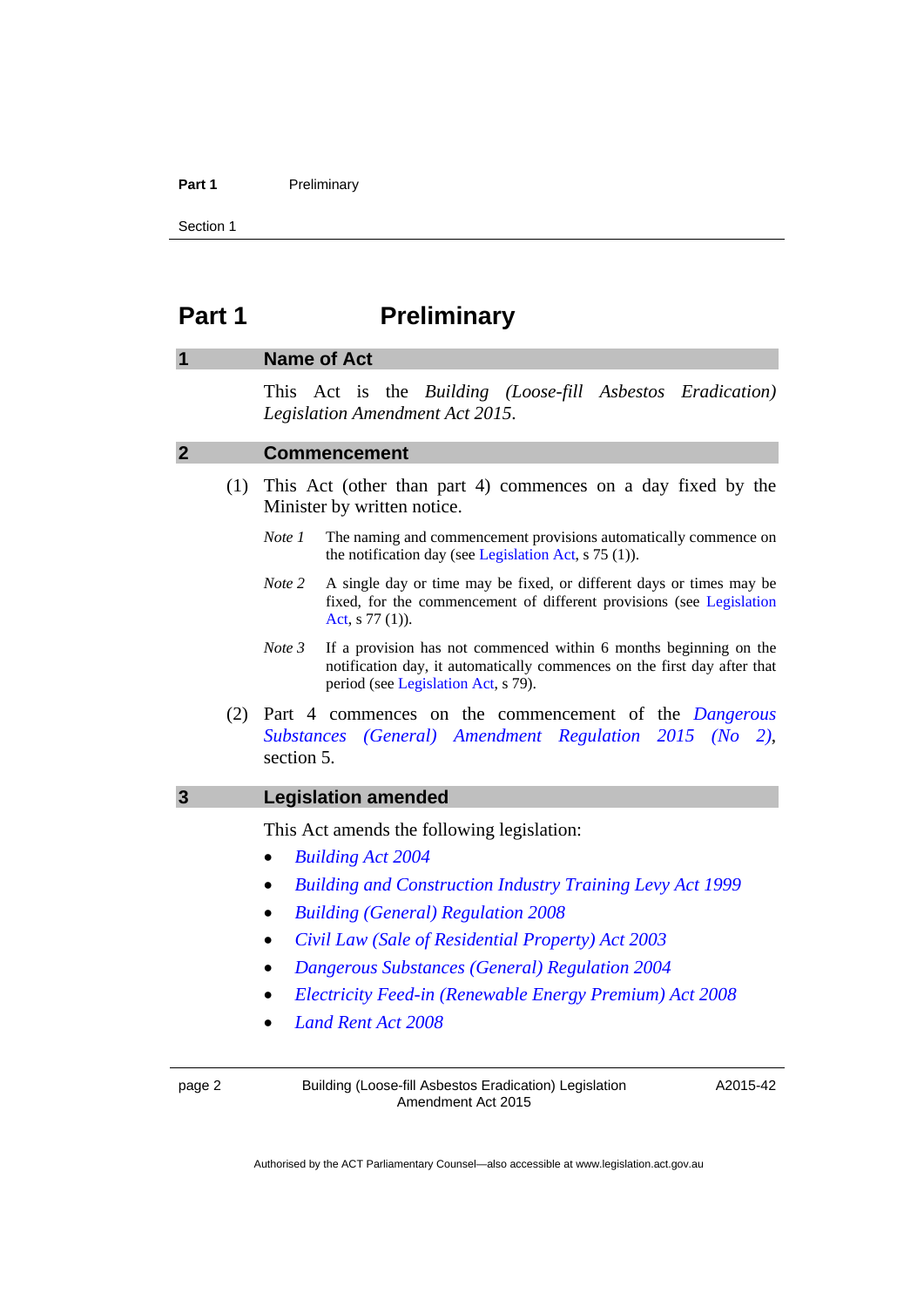- *[Land Rent Regulation 2008](http://www.legislation.act.gov.au/sl/2008-28)*
- *[Planning and Development Act 2007](http://www.legislation.act.gov.au/a/2007-24)*
- *[Planning and Development Regulation 2008](http://www.legislation.act.gov.au/sl/2008-2)*
- *[Residential Tenancies Act 1997](http://www.legislation.act.gov.au/a/1997-84)*
- *[Taxation Administration Regulation 2004](http://www.legislation.act.gov.au/sl/2004-62)*.

A2015-42

Building (Loose-fill Asbestos Eradication) Legislation Amendment Act 2015

page 3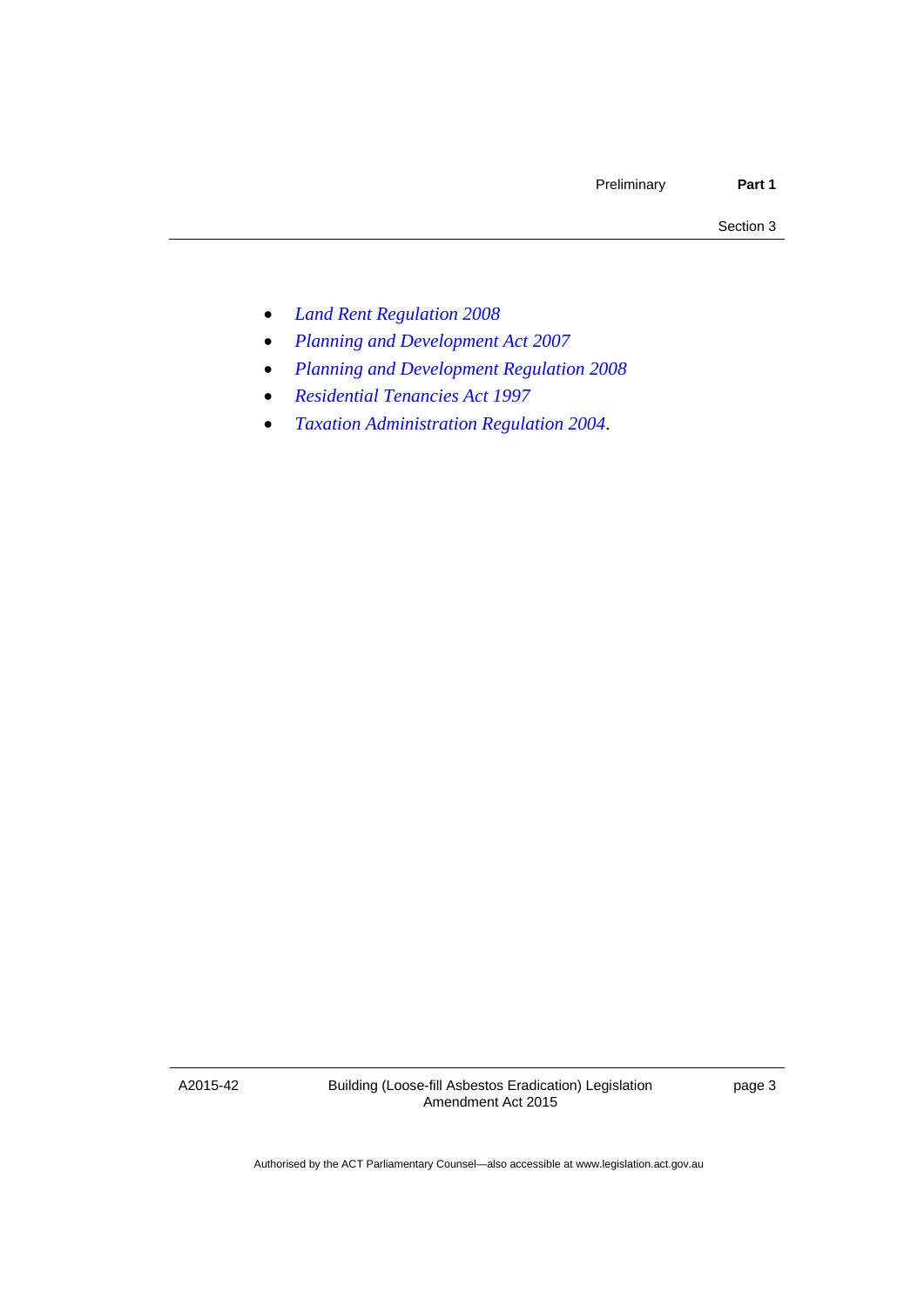#### Part 2 **Building Act 2004**

Section 4

# <span id="page-7-0"></span>**Part 2 Building Act 2004**

# <span id="page-7-1"></span>**4 Notification by certifier of contraventions of building and development approvals—building work Section 50 (1) (a)**

*omit* 

part 4 (Stop and demolition notices)

*substitute* 

part 4 (Stop and other notices and demolition orders)

### <span id="page-7-2"></span>**5 Part 4 heading**

*substitute* 

# **Part 4 Stop and other notices and demolition orders**

<span id="page-7-3"></span>

| 6 | <b>Section 52</b> |
|---|-------------------|
|---|-------------------|

*substitute* 

# **52 Definitions—pt 4**

In this part:

*custodian*—see the *[Planning and Development Act 2007](http://www.legislation.act.gov.au/a/2007-24)*, section 333.

*easement* includes an area of land identified as an easement for electricity, telecommunication, water, drainage and sewerage services in, on or over the land on—

- (a) a certificate of title; or
- (b) a deposited plan under the *[Districts Act 2002](http://www.legislation.act.gov.au/a/2002-39)*.

page 4 Building (Loose-fill Asbestos Eradication) Legislation Amendment Act 2015

A2015-42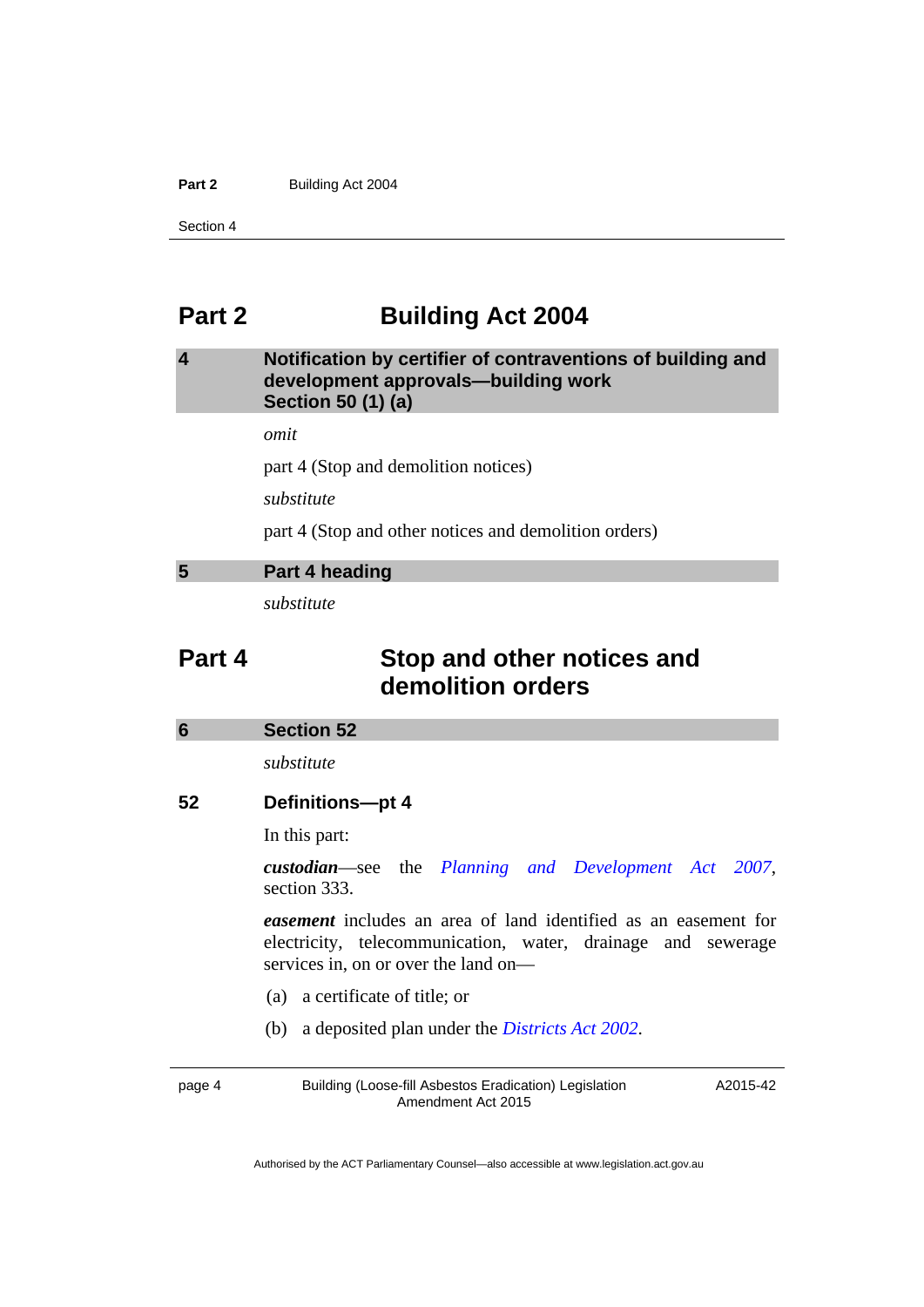# <span id="page-8-0"></span>**7 Preconditions for s 62 notice New section 61 (ca)**

### *insert*

 (ca) demolition of a building, in relation to which a demolition order has been issued under section 63A (Demolition orders affected residential premises and eligible impacted property) has been carried out otherwise than in accordance with the order;

### <span id="page-8-1"></span>**8 New sections 63A to 63E**

*insert* 

# **63A Demolition orders—affected residential premises and eligible impacted property**

- (1) This section applies to the following buildings:
	- (a) a building that—
		- (i) is listed on the affected residential premises register; and
		- $(ii)$  is
			- (A) vested in, or subject to the control of, the Territory; or
			- (B) acquired by the Territory under the buyback scheme;
	- (b) a building that—
		- (i) is an eligible impacted property; and
		- (ii) is acquired by the Territory under the eligible impacted property buyback program.

A2015-42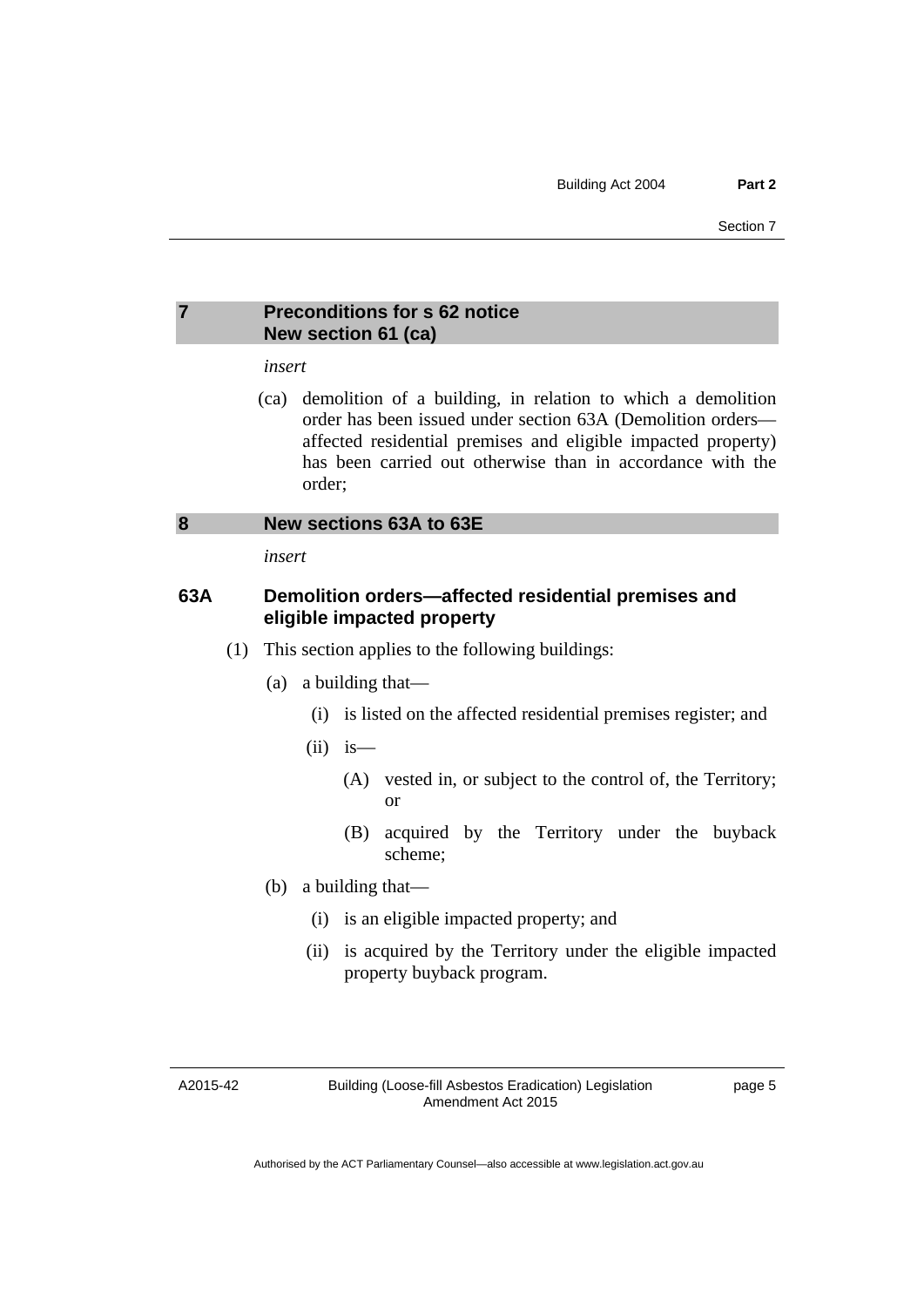- (2) The custodian of the land on which the building is located may apply to the construction occupations registrar for an order (a *demolition order*) to demolish the building.
	- *Note* If a form is approved under s 151 for this provision, the form must be used.
- (3) Before applying to the construction occupations registrar for a demolition order, the custodian of the land on which the building is located must consult with the relevant directors-general in relation to—
	- (a) the asbestos removal control plan (if required); and
		- *Note Asbestos removal control plan*—see the dictionary.
	- (b) the waste management plan.
- (4) An application must be accompanied by—
	- (a) details of the methods to be used in carrying out the demolition, including a work plan in accordance with AS 2601 (The demolition of structures), as in force from time to time; and
	- (b) the plans for the demolition, prepared in accordance with the prescribed requirements; and
	- (c) for a building mentioned in subsection  $(1)$   $(a)$   $\rightarrow$  a copy of the asbestos assessment report for premises to which the demolition relates; and
	- (d) the asbestos removal control plan (if required); and
	- (e) the waste management plan; and
	- (f) if a regulation prescribes that an entity's advice on the application must be sought—the entity's advice.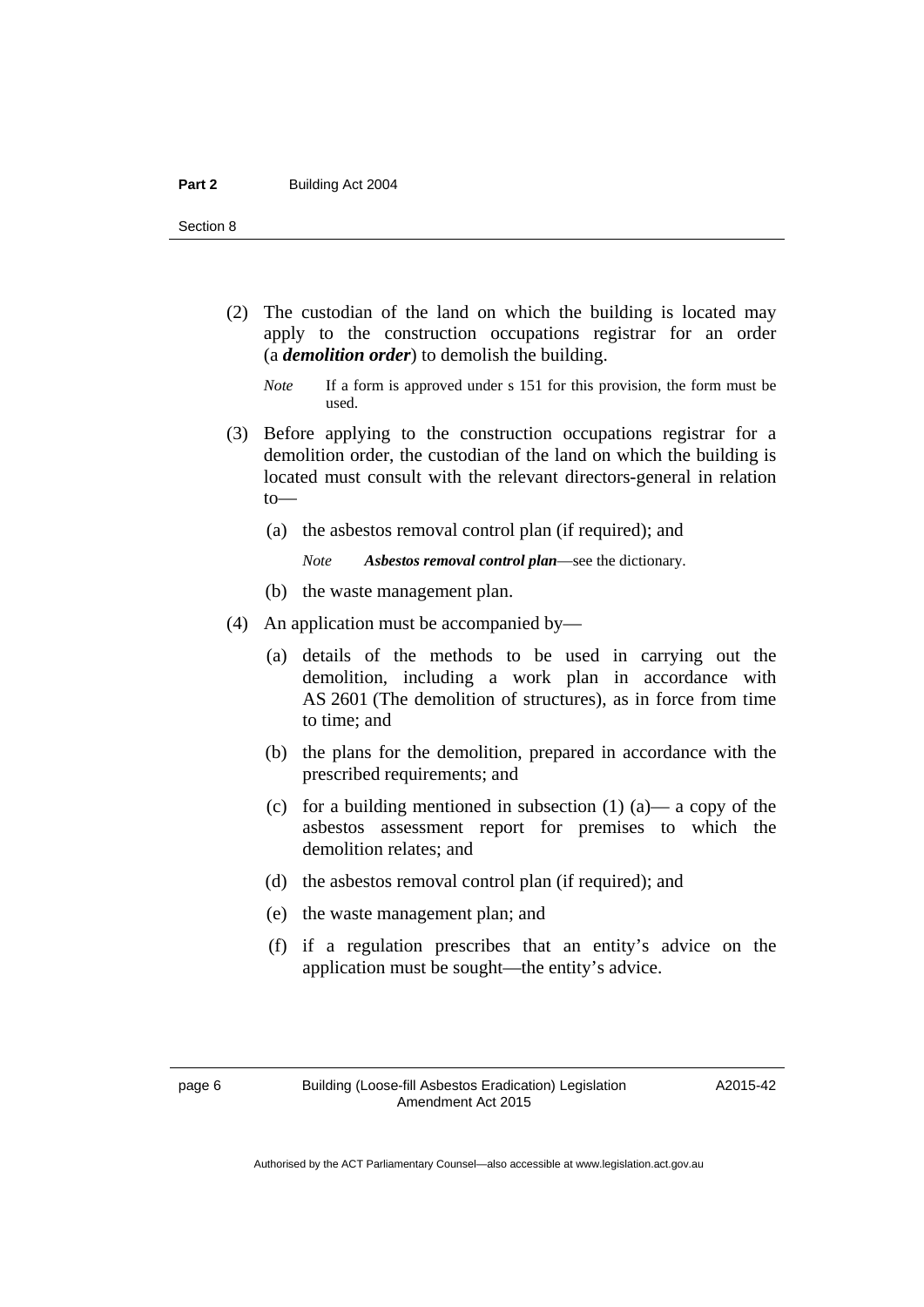- (5) The construction occupations registrar may issue a demolition order for demolition of the building if satisfied on reasonable grounds that—
	- (a) the consultation required under subsection (3) has happened; and
	- (b) a building approval is not necessary.

#### **Example—building approval is necessary**

The demolition of half a duplex has complex safety issues. The construction occupations registrar is not satisfied that the demolition can be carried out safely without inspection and certification by a certifier. As the registrar is not satisfied that a building approval is necessary, the registrar may not issue a demolition notice.

- *Note* An example is part of the Act, is not exhaustive and may extend, but does not limit, the meaning of the provision in which it appears (see [Legislation Act,](http://www.legislation.act.gov.au/a/2001-14) s 126 and s 132).
- (6) The construction occupations registrar may be satisfied on reasonable grounds that the consultation required under subsection (3) has happened if—
	- (a) a copy of the asbestos removal control plan (if required) and the waste management plan is given to the relevant directorsgeneral; and
	- (b) 10 working days have elapsed after the day the copy was given.
- (7) A demolition order is in force for 2 years after the day the order is issued.
- (8) The [Legislation Act,](http://www.legislation.act.gov.au/a/2001-14) section 47 (6) does not apply in relation to an Australian Standard, or an Australian/New Zealand Standard, applied, adopted or incorporated as in force from time to time under this section.

*Note* The standard may be purchased at [www.standards.org.au.](http://www.standards.org.au/)

A2015-42

Building (Loose-fill Asbestos Eradication) Legislation Amendment Act 2015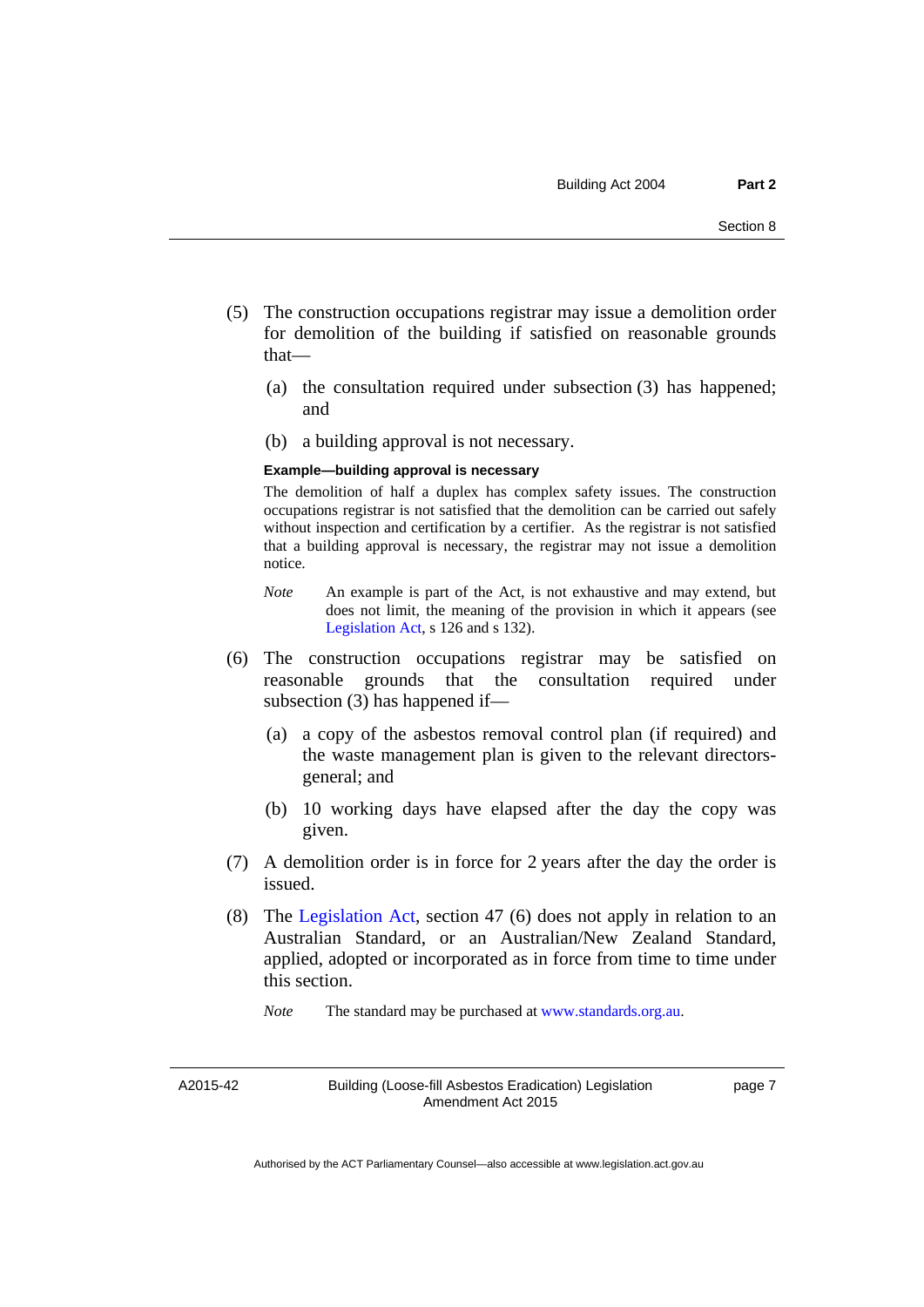(9) In this section:

*affected residential premises register*—see the *[Dangerous](http://www.legislation.act.gov.au/a/2004-7)  [Substances Act 2004](http://www.legislation.act.gov.au/a/2004-7)*, section 47N (1).

*buyback scheme*—see the *[Dangerous Substances Act 2004](http://www.legislation.act.gov.au/a/2004-7)*, section 47N (6).

*eligible impacted property*—see the *[Civil Law \(Sale of Residential](http://www.legislation.act.gov.au/a/2003-40)  [Property\) Act 2003](http://www.legislation.act.gov.au/a/2003-40)*, section 9A (1).

*eligible impacted property buyback program*—see the *[Civil Law](http://www.legislation.act.gov.au/a/2003-40)  [\(Sale of Residential Property\) Act 2003](http://www.legislation.act.gov.au/a/2003-40)*, section 9A (1).

*relevant directors-general* means the following:

- (a) the director-general of the administrative unit responsible for municipal services;
- (b) the director-general of the administrative unit responsible for the *[Dangerous Substances Act 2004](http://www.legislation.act.gov.au/a/2004-7)*;
- (c) the director-general of the administrative unit responsible for the *[Work Health and Safety Act 2011](http://www.legislation.act.gov.au/a/2011-35)*.

### **63B When demolition orders not to be issued—advice on referral**

- (1) This section applies to an application to the construction occupations registrar for a demolition order if—
	- (a) a regulation requires the advice of an entity to be sought on the application; and
	- (b) the entity's advice has been given as prescribed by regulation.
- (2) The construction occupations registrar must not issue the demolition order unless satisfied on reasonable grounds that—
	- (a) issuing the demolition order would be consistent with the entity's advice; or

page 8 Building (Loose-fill Asbestos Eradication) Legislation Amendment Act 2015

A2015-42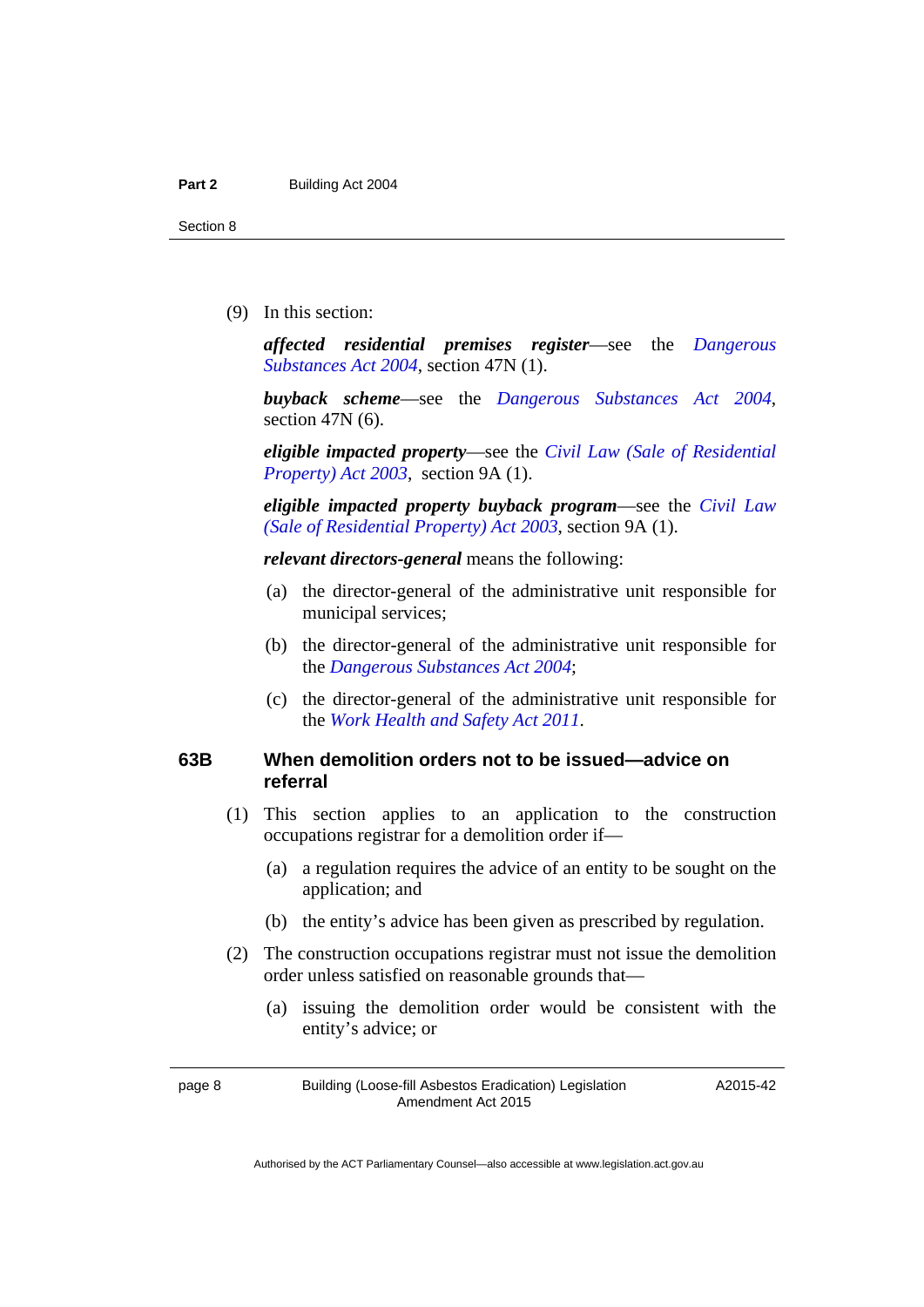- (b) the advice is not advice that the entity is authorised by regulation to give.
- (3) If an entity's advice must be sought on an application to the construction occupations registrar for a demolition order, a regulation may prescribe the following:
	- (a) the advice the entity may give;
	- (b) when the advice of the entity must be given;
	- (c) anything else in relation to the advice.

### **63C Requirement to give advice in relation to proposed demolition**

- (1) This section applies if—
	- (a) an entity's advice on an application for a demolition order has been sought as prescribed by regulation; and
		- *Note* See s 63B (3) (When demolition orders not to be issued—advice on referral).
	- (b) the entity—
		- (i) has given advice on the application; or
		- (ii) has not given advice within the time prescribed for giving the advice; and
	- (c) the construction occupations registrar has issued the demolition order; and
	- (d) the plans for the demolition are substantially consistent with the advice.
- (2) For this section, if an entity fails to give advice sought within the time prescribed by regulation in relation to the application for a demolition order referred to the entity, the entity is taken to have given advice that the entity supports the application.

A2015-42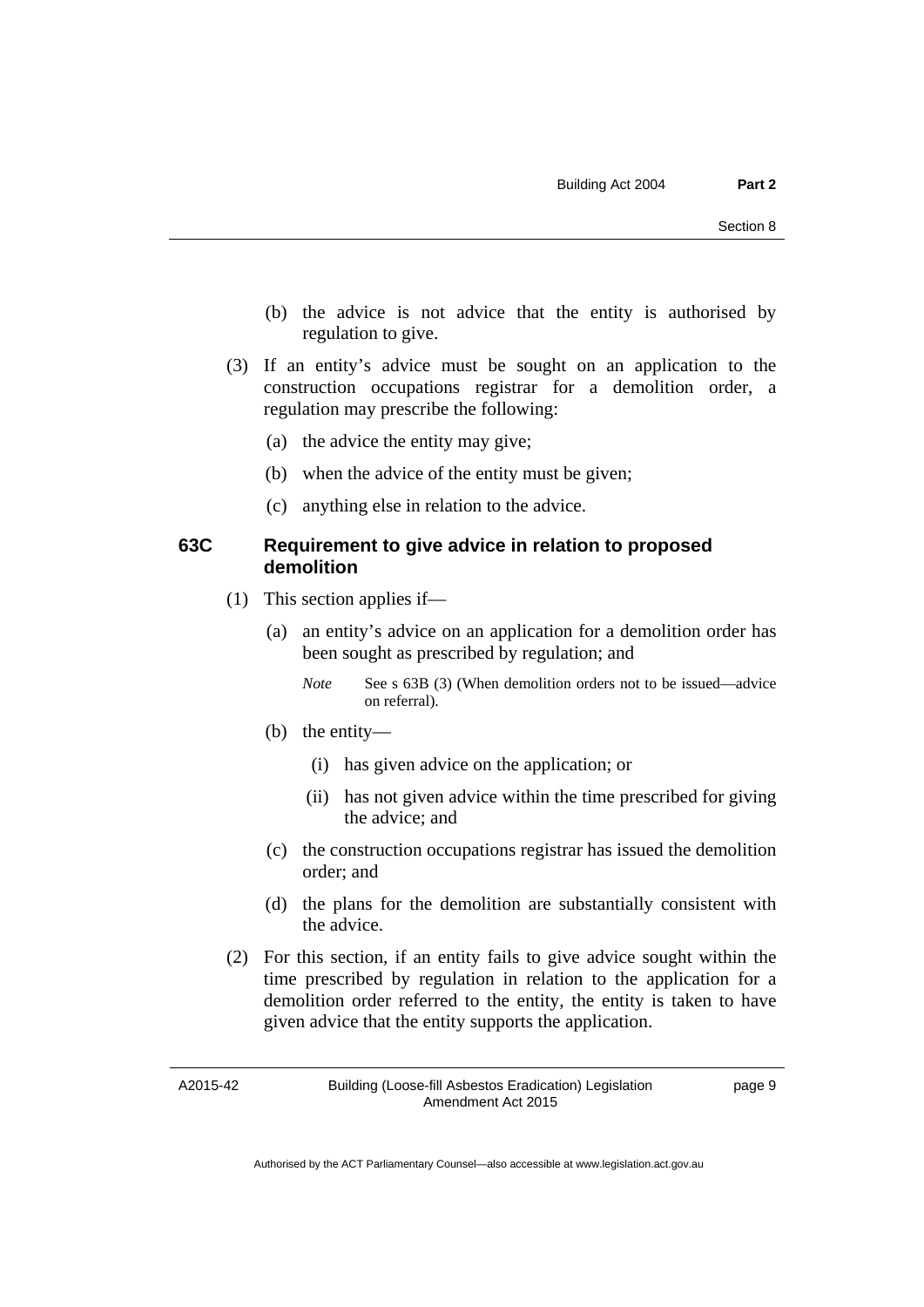- (3) The entity must not act inconsistently with the advice in relation to the application for the demolition order unless—
	- (a) further information in relation to the demolition proposed in the application comes to the entity's attention (other than information mentioned in subsection (4)); and
	- (b) the entity did not have the further information when the entity gave the advice; and
	- (c) the further information is relevant to the advice the entity gave; and
	- (d) the entity would have given different advice if the entity had the further information before giving the advice.
- (4) Subsection (3) (a) does not apply to further information in relation to the demolition proposed in the application for the demolition order if the information—
	- (a) was not required in the application; and
	- (b) is required by the entity after the demolition order is made; and
	- (c) is consistent in all significant respects with information already provided by the applicant, except that it is more detailed.
- (5) For this section, an entity *acts inconsistently* with advice in relation to an application for a demolition order if—
	- (a) the advice is that the entity will issue or give an approval or other thing in relation to the demolition order; and
	- (b) the demolition order is made; and
	- (c) the entity—
		- (i) does not issue or give the approval or other thing consistent with the advice; or

A2015-42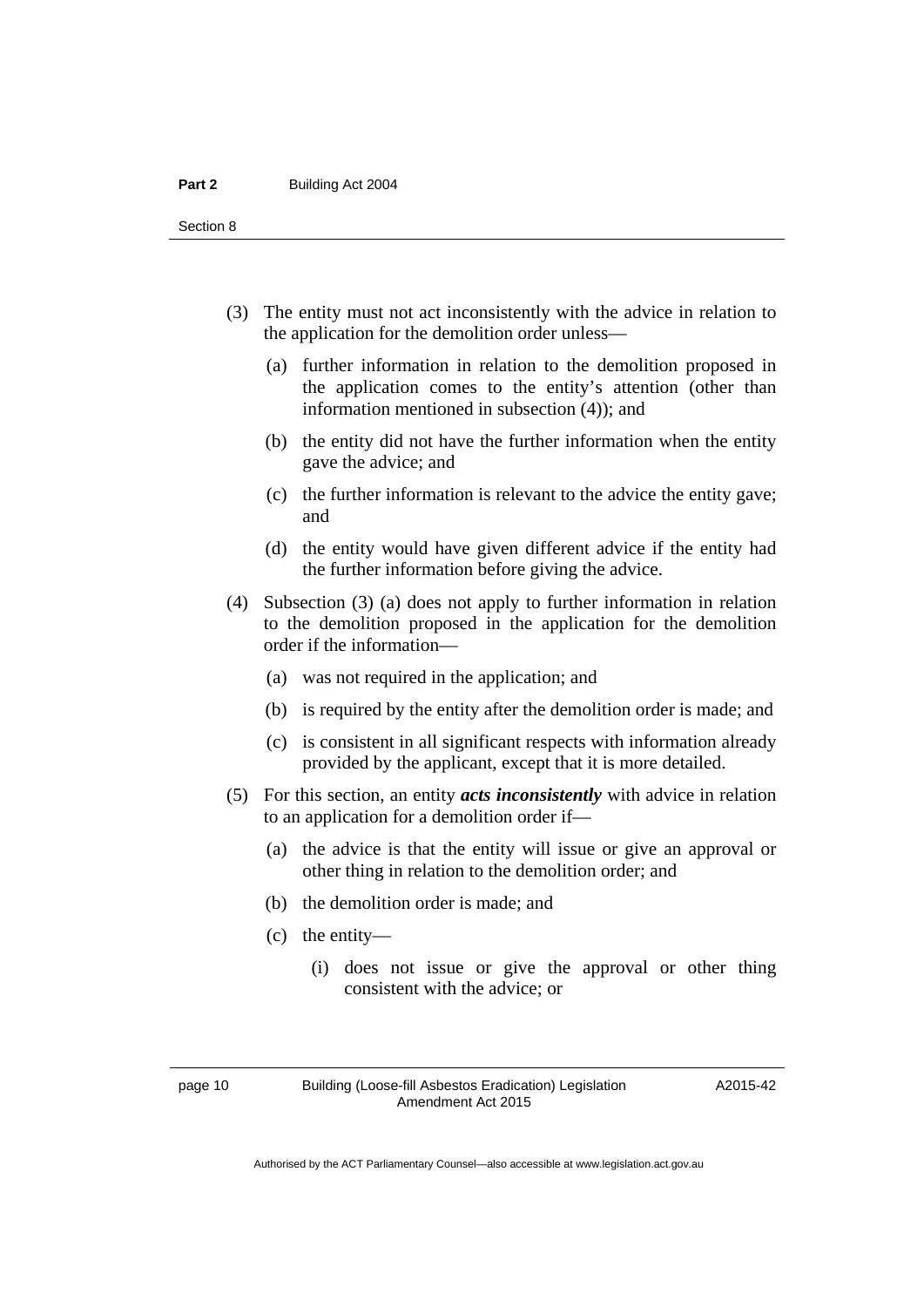- (ii) issues or gives the approval or other thing in a way, or subject to a condition, that prevents the applicant carrying out the demolition under the demolition order.
- (6) Also for this section, an entity *acts inconsistently* with advice in relation to an application for a demolition order if—
	- (a) the advice is that an activity to which the application relates does not require a particular authorisation (however described); and
	- (b) the entity prosecutes someone, or takes other compliance action, in relation to the activity because the activity is carried out without the particular authorisation.
- (7) Also for this section, an entity *acts inconsistently* with advice in relation to an application for a demolition order if the entity—
	- (a) refuses to do something required to be done by the entity to allow the applicant to carry out the demolition under the demolition order; or
	- (b) does something in a way, or subject to a condition, that prevents the applicant from carrying out the demolition under the demolition order.

# **63D Demolition orders—application of pt 3**

Part 3 (Building work), other than section  $42(1)(c)$ , section 42 (1) (e) (ii) and section 42 (2), does not apply to the demolition of a building if—

- (a) the construction occupations registrar has issued a demolition order to demolish the building; and
- (b) the order is in force; and
- (c) the demolition is carried out in accordance with the demolition order.

A2015-42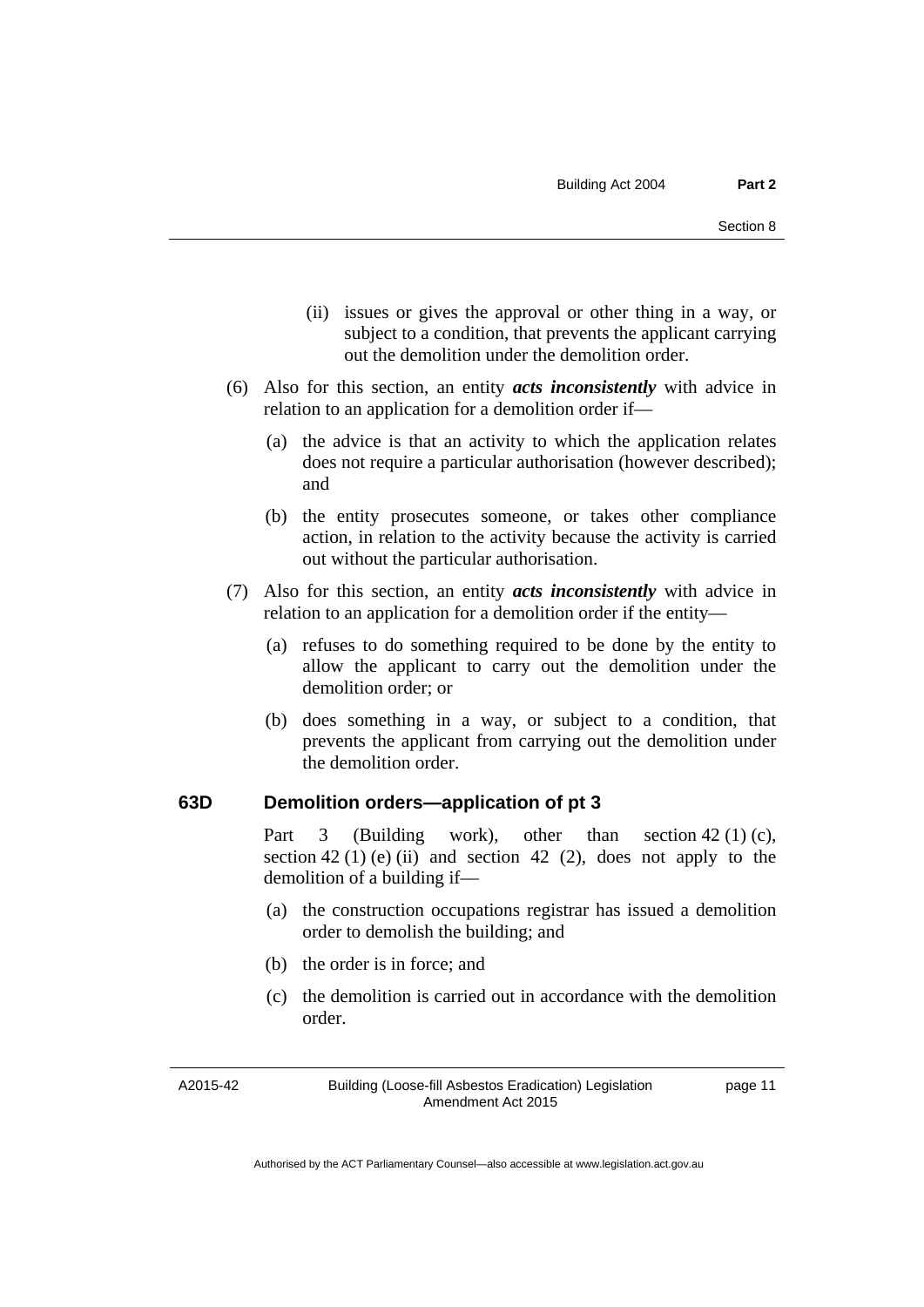# **63E Completion of demolition work—affected residential premises and eligible impacted property**

- (1) This section applies if a building the subject of a demolition order has been demolished.
- (2) The custodian of the land on which the building was located may apply to the construction occupations registrar for a certificate to the effect that the demolition has been carried out in accordance with the demolition order (a *demolition certificate*).
- (3) The construction occupations registrar may, by written notice, ask the custodian of the land on which the building was located, for further information in relation to the demolition.
- (4) The construction occupations registrar must issue a demolition certificate if the construction occupations registrar is satisfied that—
	- (a) any further information required under subsection (3) has been provided; and
	- (b) the demolition has been carried out in accordance with the demolition order.

# <span id="page-15-0"></span>**9 Inspection of building work where no approval Section 131 (1) (b)**

*omit* 

part 4 (Stop and demolition notices)

*substitute* 

part 4 (Stop and other notices and demolition orders)

A2015-42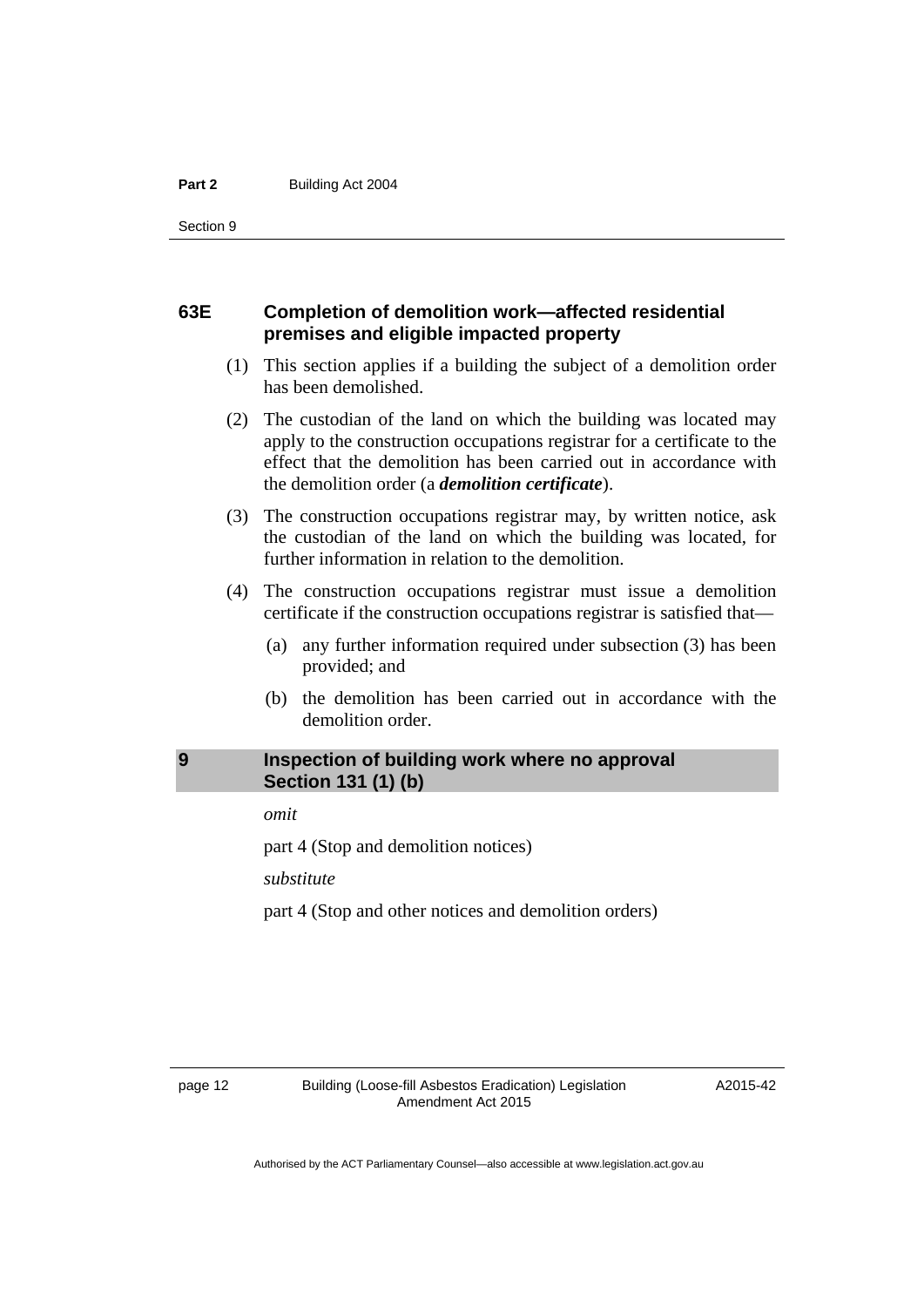# <span id="page-16-2"></span><span id="page-16-1"></span><span id="page-16-0"></span>**10 Power to authorise required work Section 133**  *omit*  part 4 (Stop and demolition notices) *substitute*  part 4 (Stop and other notices and demolition orders) **11 Recovery of costs of work carried out by inspector Section 147**  *omit*  part 4 (Stop and demolition notices) *substitute*  part 4 (Stop and other notices and demolition orders) **12 Dictionary, new definitions**  *insert custodian*, for part 4 (Stop and other notices and demolition orders)—see section 52. *demolition order*—see section 63A (2). **13 Dictionary, definition of** *easement omit*  part 4 (Stop and demolition notices) *substitute*  part 4 (Stop and other notices and demolition orders)

<span id="page-16-3"></span>A2015-42

Building (Loose-fill Asbestos Eradication) Legislation Amendment Act 2015

page 13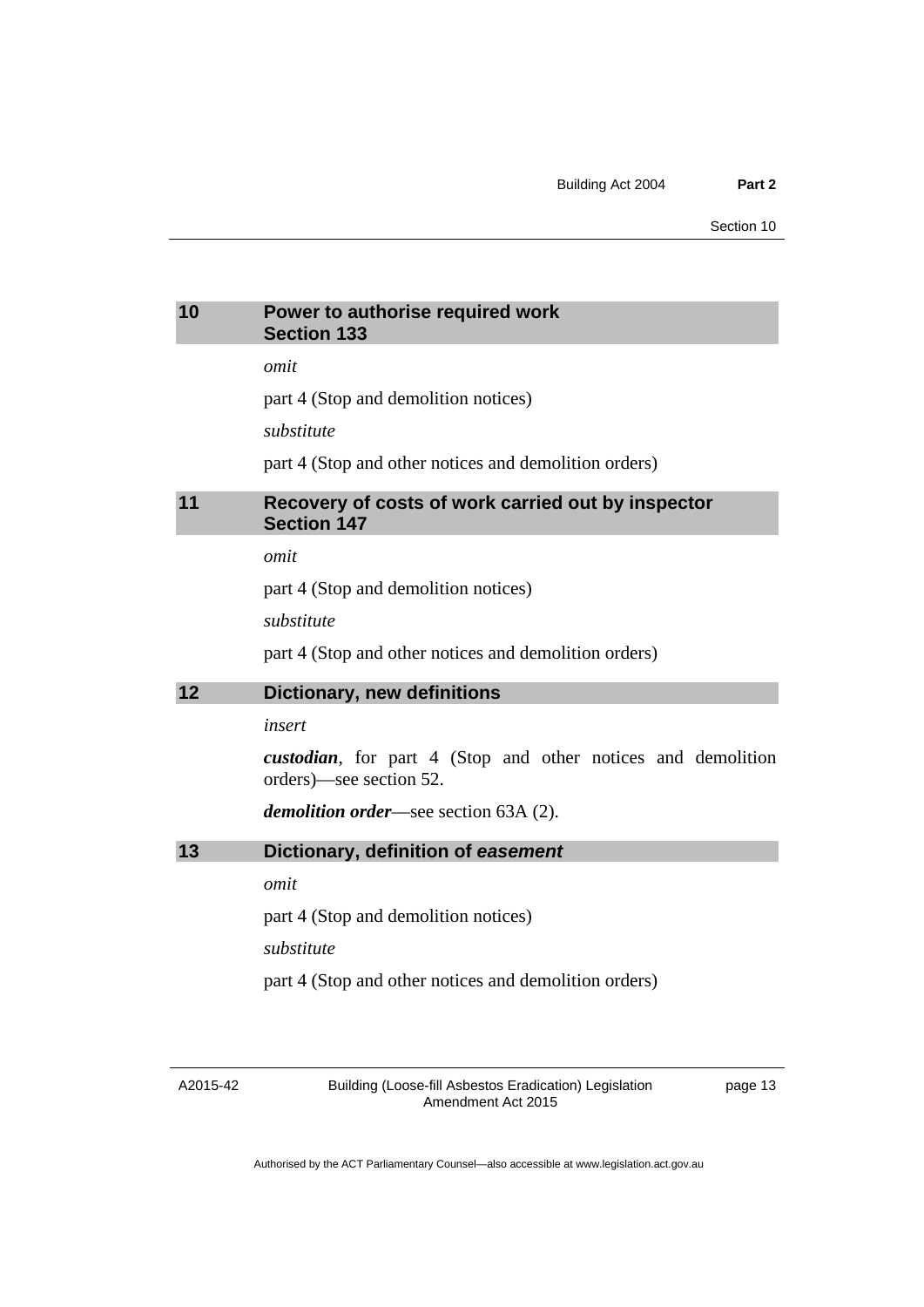# <span id="page-17-0"></span>**Part 3 Building and Construction Industry Training Levy Act 1999**

# <span id="page-17-1"></span>**14 Assessment of value of work Section 19 (1) (a)**

### *substitute*

- (a) if the work is building work under a demolition order—the value agreed by the authority and the project owner or, if they disagree, the value assessed by a qualified valuer agreed by the authority and the owner; or
- (aa) if the work is building work to which paragraph (a) does not apply—the value used to work out the fee payable under the [Building Act](http://www.legislation.act.gov.au/a/2004-11/default.asp) in relation to the issue of the building approval for the work; or

### <span id="page-17-2"></span>**15 New section 19 (3)**

*insert* 

(3) In this section:

*demolition order* means a demolition order under the *[Building](http://www.legislation.act.gov.au/a/2004-11)  [Act 2004](http://www.legislation.act.gov.au/a/2004-11)*, section 63A (Demolition orders—affected residential premises and eligible impacted property).

A2015-42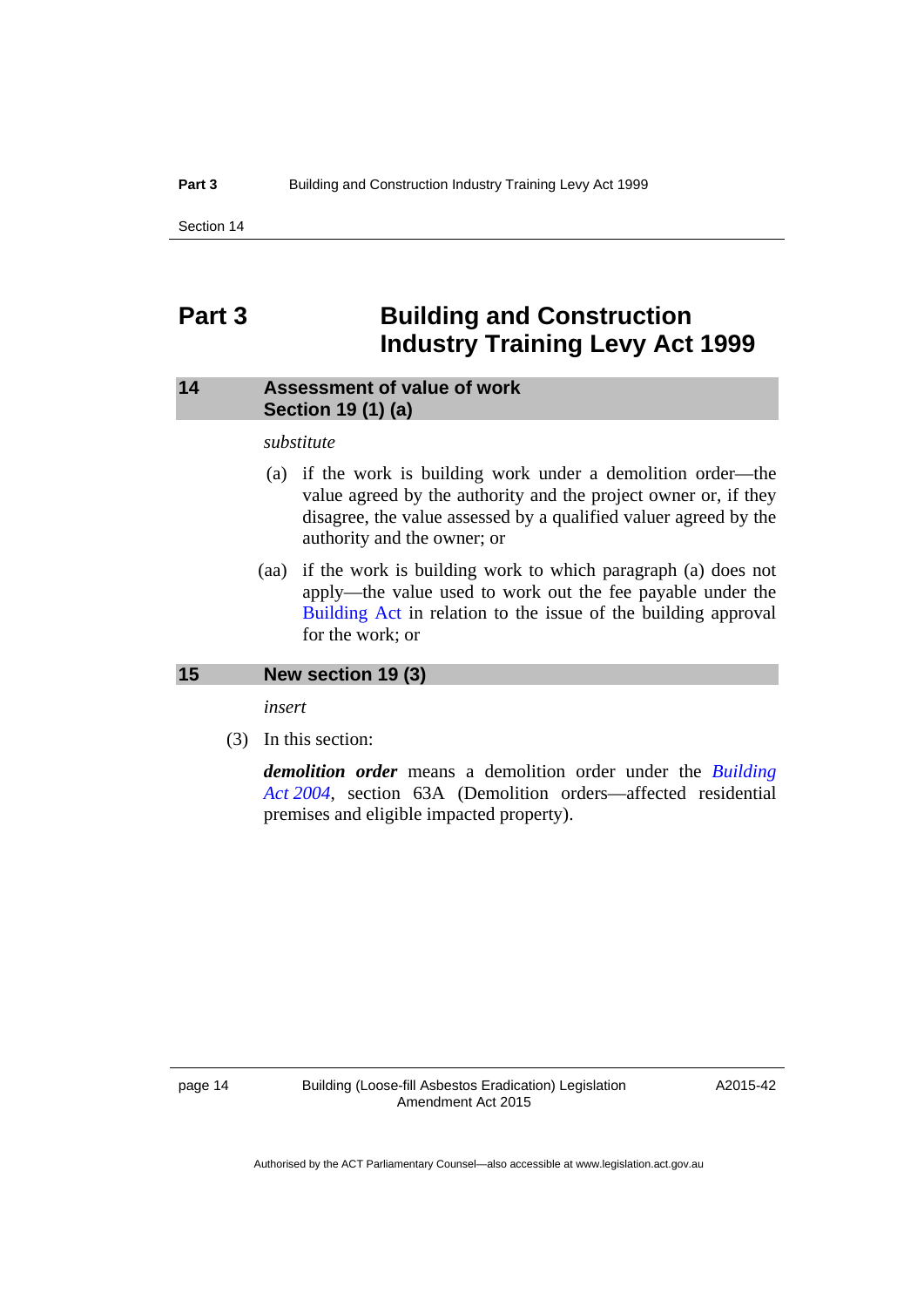# <span id="page-18-0"></span>**Part 4 Building (General) Regulation 2008**

#### <span id="page-18-1"></span>**16 New division 3.6**

*insert* 

# **Division 3.6 Demolition orders**

# **36A General requirements for plans—Act, s 63A**

- (1) This section applies to plans accompanying an application for a demolition order to demolish a building.
- (2) The plans must—
	- (a) be drawn in accordance with AS 1100, unless the plans were drawn before the standard commenced; and

*Note* The standard may be purchased at [www.standards.org.au.](http://www.standards.org.au/)

- (b) show any area covered by the plans that is marked on a certificate of title or deposited plan as an easement; and
- (c) if the demolition will require the disconnection of a pipe to the sewerage system—show any point of disconnection of the pipe to the sewerage system; and
- (d) if the demolition will require the disconnection of a pipe to a water main—show any point of disconnection of the pipe to the water main; and
- (e) if the demolition will require the disconnection of a pipe to a stormwater drain—show any point of disconnection of the pipe to the stormwater system; and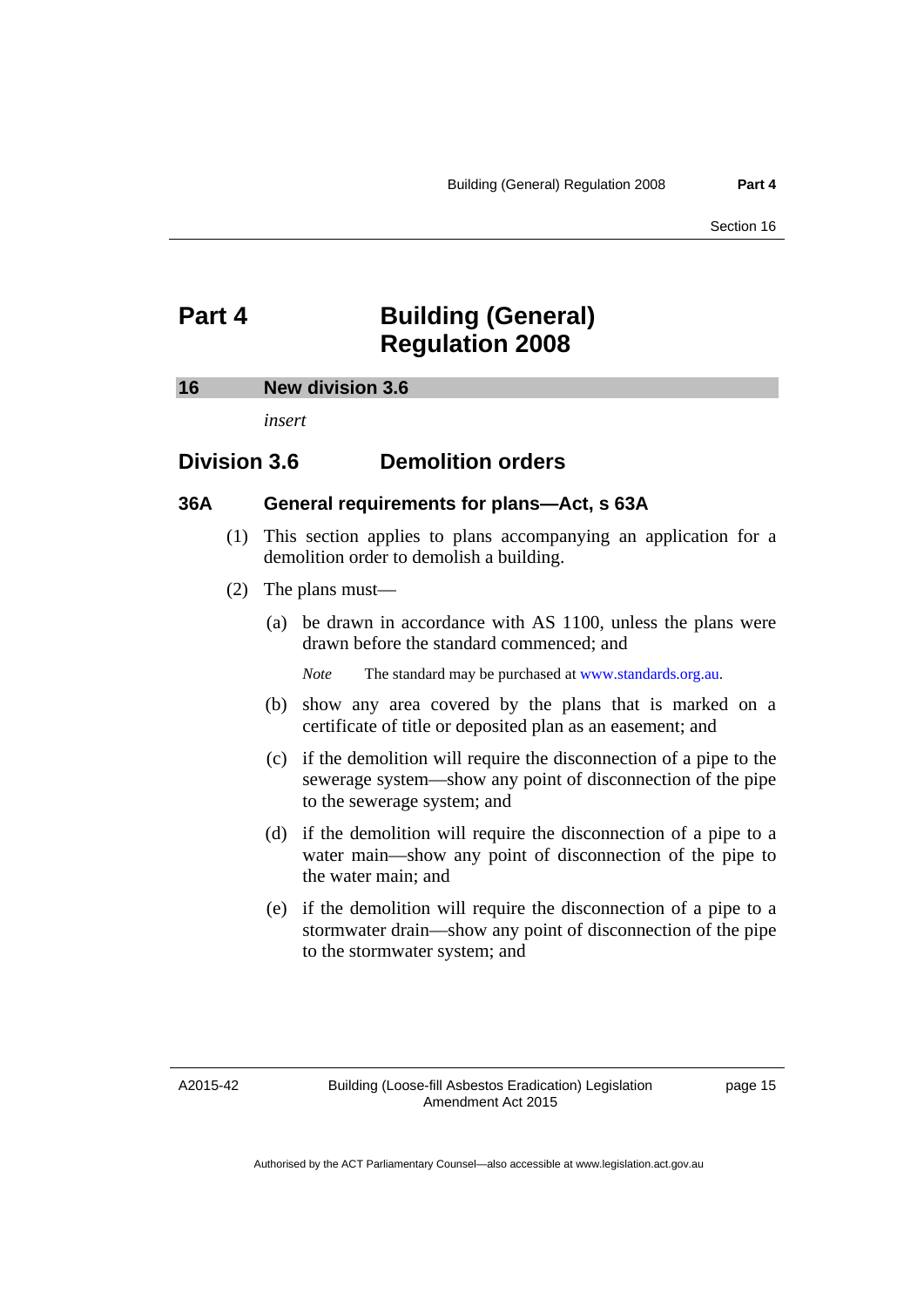- (f) if the demolition will, when finished, alter the surface stormwater drainage on the parcel of land where the work is to be done—show the proposed surface stormwater drainage on the parcel at the completion of the work; and
- (g) for the parcel of land where the demolition is to be done include a site plan on a scale of not less than 1:200 showing—
	- (i) the block and section number of the land (or for land under a land sublease, the sublease plan number); and
	- (ii) the boundaries and dimensions of the land.
- (3) In this section:

*stormwater system* means a system of pipes, gutters, drains, floodways and channels designed to collect or carry stormwater in or through an urban area, other than for a single parcel of land.

*utility service*—see the *[Utilities Act 2000](http://www.legislation.act.gov.au/a/2000-65)*, dictionary.

*water main* means a conduit or pipeline—

- (a) owned, controlled or maintained by a utility service; and
- (b) designed to carry drinking water supplied by the service.

# **36B Applications for demolition orders to be referred—Act, s 63A (4)**

- (1) This section applies if the custodian of the land on which a building is located intends to apply to the construction occupations registrar for a demolition order for demolition of the building.
- (2) Before making the application, the custodian must refer the application to an entity mentioned in an item in schedule 2A if the demolition involves something prescribed in schedule 2A in relation to the entity.
- (3) A referral under subsection (2) must be accompanied by a copy of the documents mentioned in the [Act,](http://www.legislation.act.gov.au/a/2004-11/default.asp) section  $63A(4)(a)$  to (e).

page 16 Building (Loose-fill Asbestos Eradication) Legislation Amendment Act 2015

A2015-42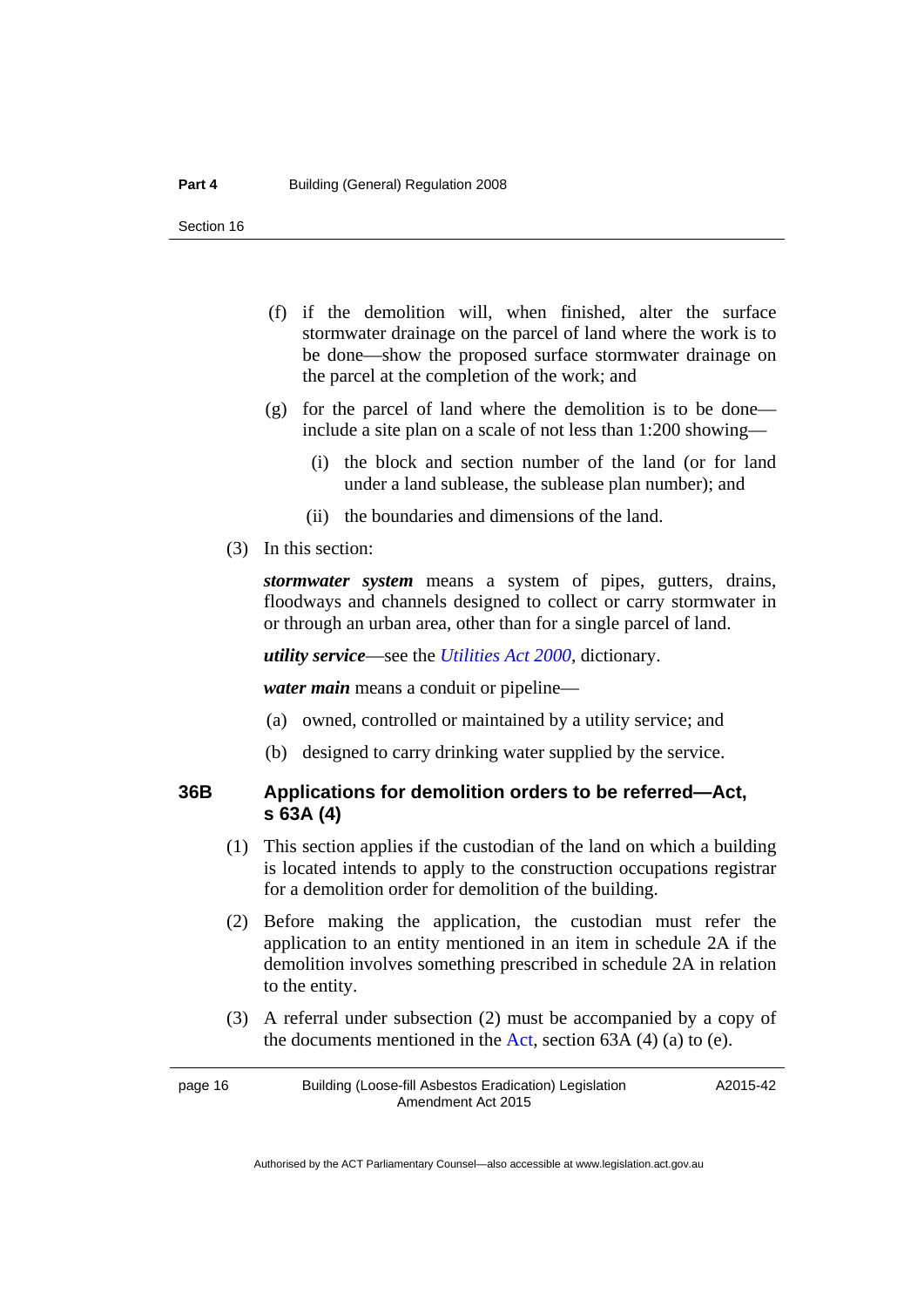# **36C Applications for demolition orders—requirement to give advice—Act, s 63B**

 (1) This section applies if an application for a demolition order is referred to an entity for advice.

*Note* An application may be required to be referred to an entity under s 36B.

 (2) The entity must give advice in relation to the application not later than 15 working days after the day the application is given to the entity.

*Note* For how documents may be given, see the [Legislation Act,](http://www.legislation.act.gov.au/a/2001-14) pt 19.5.

- (3) The advice—
	- (a) must be in writing; and
	- (b) must relate to the entity's area of authority; and
	- (c) must state whether the entity supports or opposes the application; and
	- (d) if the entity supports the application—may include conditions to which the support is subject; and
	- (e) if the entity opposes the application—must state the reasons for opposing the application.
- (4) If the advice includes a condition, the condition must not require the demolition to be carried out in a way that is inconsistent with, or more burdensome than, the Act.
- (5) For this section, advice relates to an entity's area of authority if the entity has authority under a legislative provision for the area.

A2015-42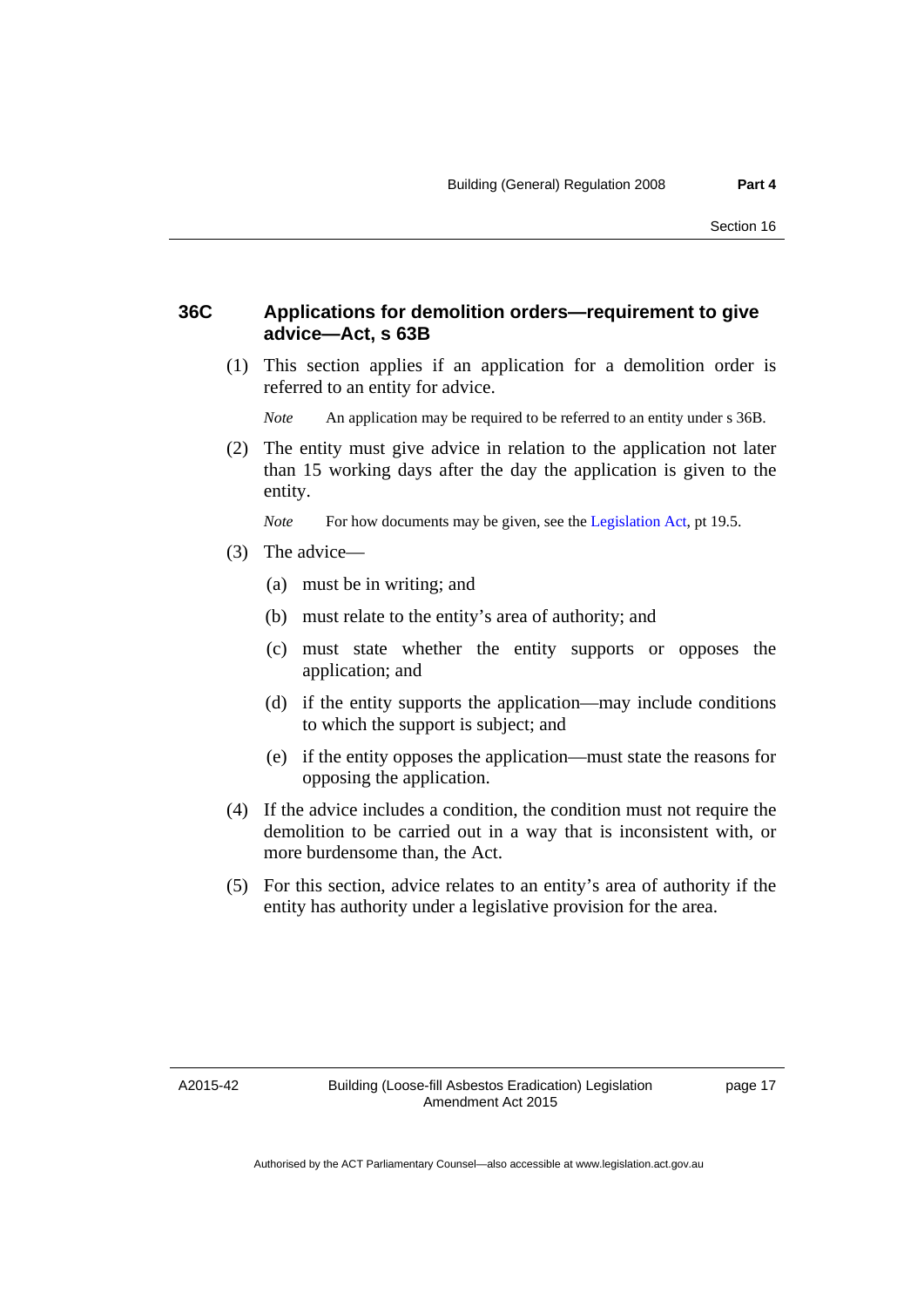### <span id="page-21-0"></span>**17 New schedule 2A**

*insert* 

# **Schedule 2A Referral of demolition order applications to particular entities**

(see s 36B)

| column 1<br>item            | column 2<br>building work involved                                                                    | column 3<br>entity to which building approval<br>application is referred                                                                            |  |  |
|-----------------------------|-------------------------------------------------------------------------------------------------------|-----------------------------------------------------------------------------------------------------------------------------------------------------|--|--|
|                             | demolition of building to<br>which water or sewerage<br>services supplied or water<br>meter connected | the utility that provides the water or sewerage<br>service under the <i>Utilities Act 2000</i> or the<br>Utilities (Technical Regulation) Act 2014  |  |  |
| $\mathcal{D}_{\mathcal{L}}$ | demolition of building to<br>which electricity services<br>supplied or electricity meter<br>connected | the utility that provides the electricity service<br>under the <i>Utilities Act 2000</i> or the <i>Utilities</i><br>(Technical Regulation) Act 2014 |  |  |
| 3                           | demolition of building to<br>which gas services supplied or<br>gas meter connected                    | the utility that provides the gas service under<br>the <i>Utilities Act 2000</i> or the <i>Utilities</i><br>(Technical Regulation) Act 2014         |  |  |

page 18 Building (Loose-fill Asbestos Eradication) Legislation Amendment Act 2015

A2015-42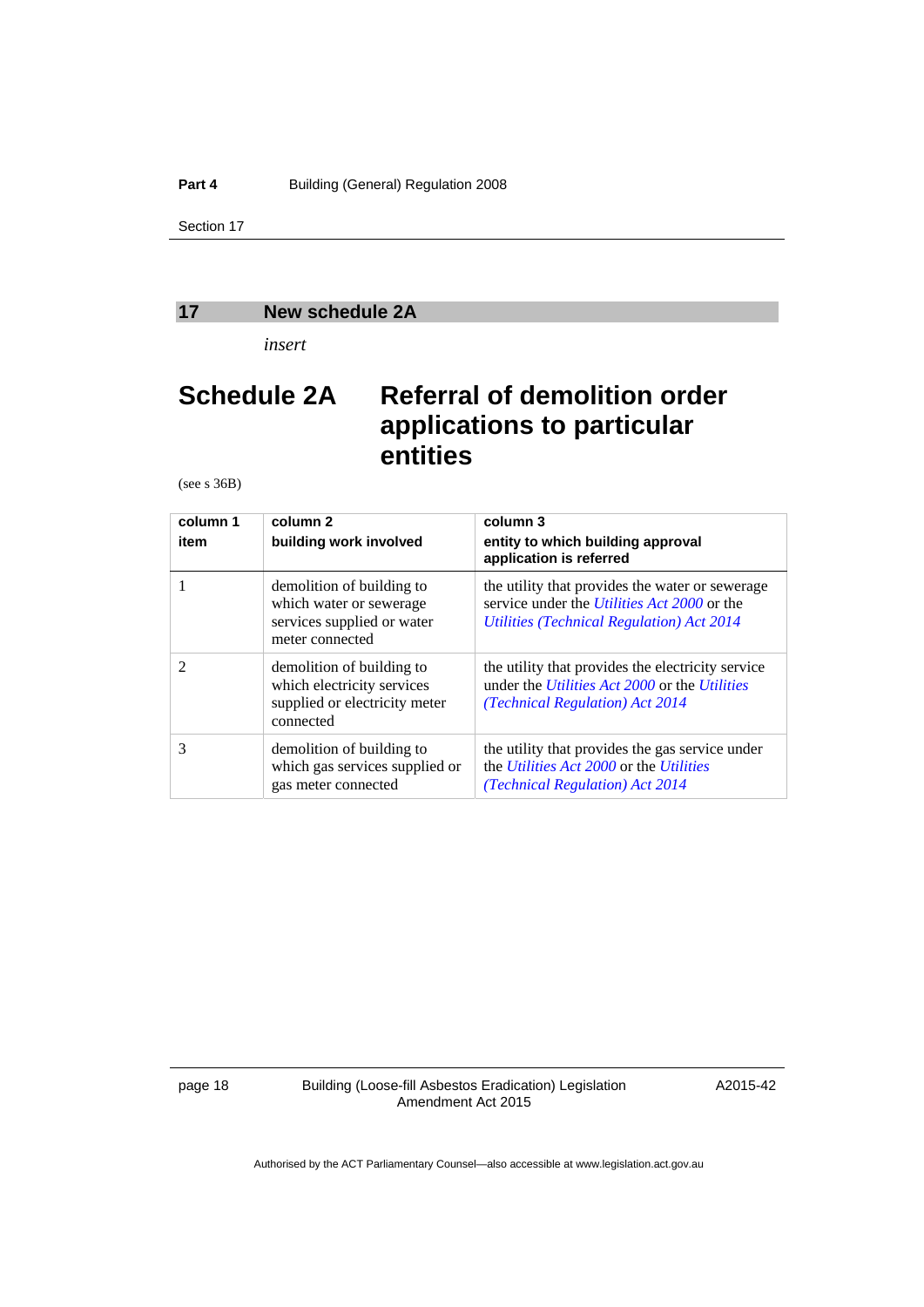# <span id="page-22-0"></span>**Part 5 Civil Law (Sale of Residential Property) Act 2003**

# <span id="page-22-1"></span>**18 Application of pt 2 Section 6 (3)**

### *substitute*

- (3) Also, this part does not apply to a contract, or proposed contract, for the sale of residential property—
	- $(a)$  if—
		- (i) the property is an affected unit; and
		- (ii) the Territory is buying the property under the buyback scheme; or
	- (b) if—
		- (i) the property is an eligible impacted property; and
		- (ii) the Territory is buying the property under the eligible impacted property buyback program.

### <span id="page-22-2"></span>**19 Section 6 (4), new definitions**

*insert* 

*eligible impacted property*—see section 9A (1).

*eligible impacted property buyback program*—see section 9A (1).

A2015-42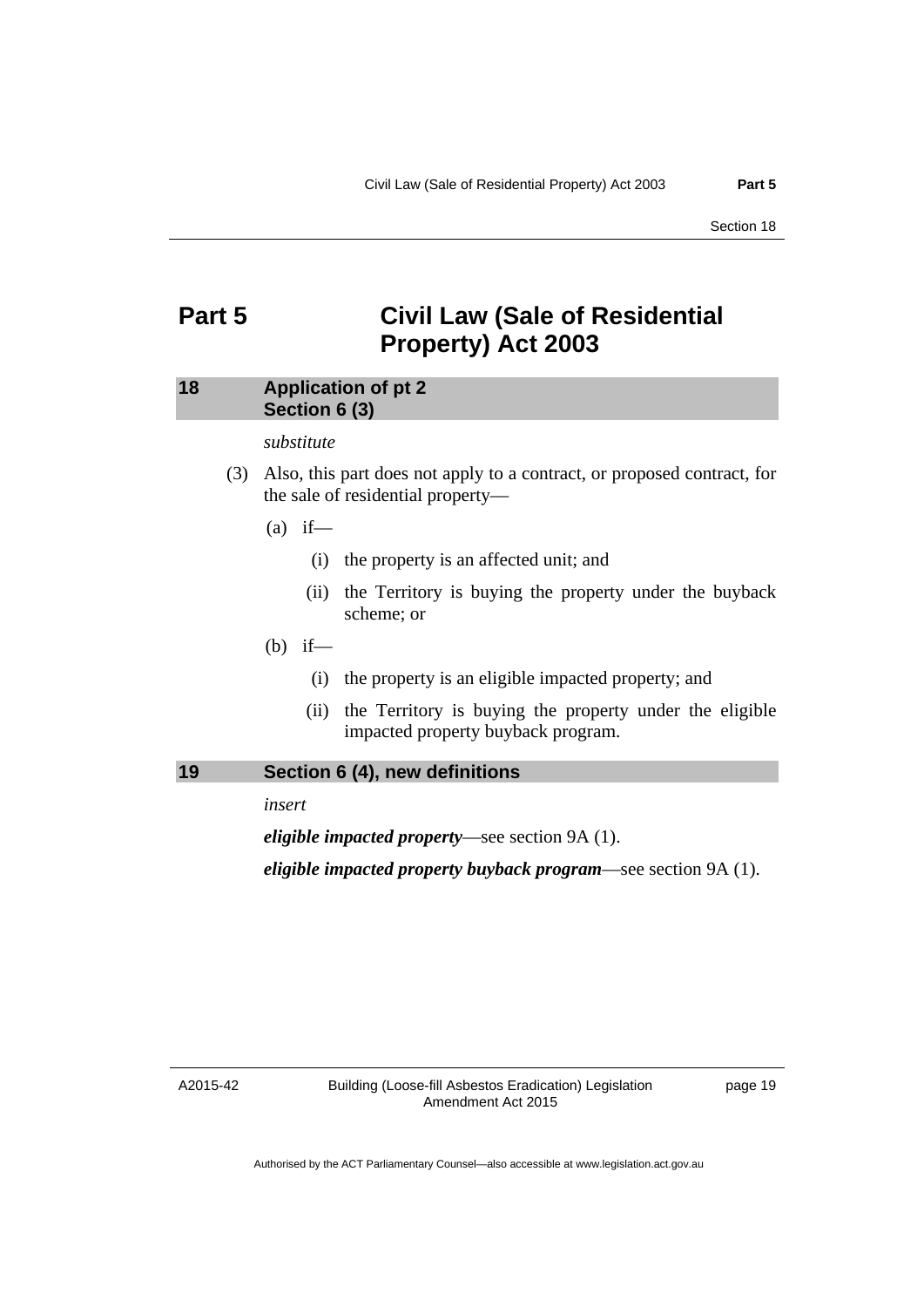#### <span id="page-23-0"></span>**20 New section 9A**

*insert* 

# **9A Meaning of** *eligible impacted property* **and** *eligible impacted property buyback program***—pt 2**

(1) In this part:

*eligible impacted property* means residential premises determined by the Minister to be eligible to be purchased by the Territory under the eligible impacted property buyback program.

*eligible impacted property buyback program* means the program involving the acquisition, by the Territory, of eligible impacted properties.

- (2) In making a determination under the definition of *eligible impacted property* in relation to residential premises, the Minister may consider the following:
	- (a) whether the residential premises are structurally dependent on the affected residential premises;
	- (b) whether—
		- (i) the owner of the affected residential premises has agreed to surrender the lease on which the premises are located, or sell the premises, to the Territory under the buyback scheme; and
		- (ii) if subparagraph (i) applies—the lease has been surrendered or the contract for the sale of the affected residential premises has been completed;

A2015-42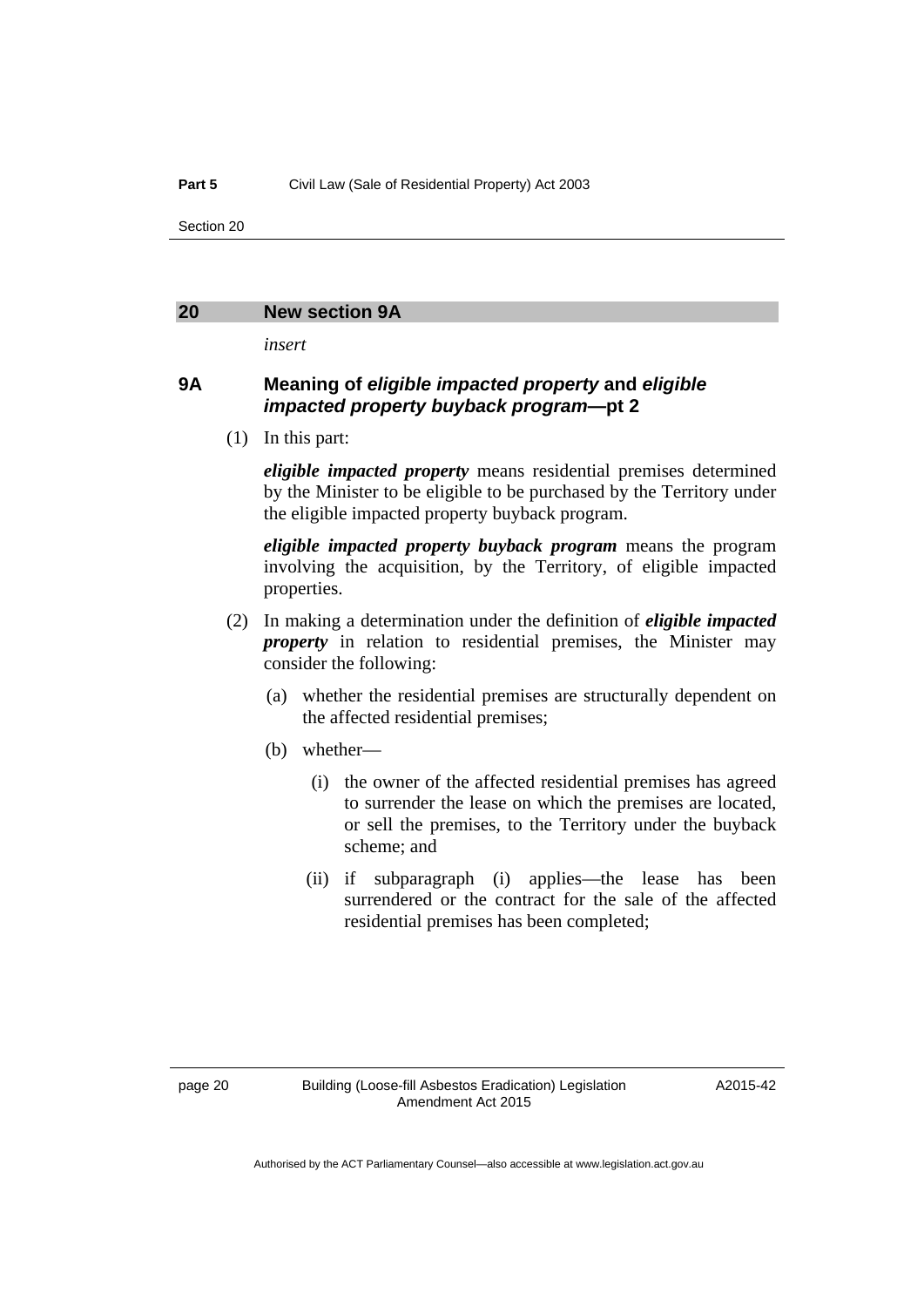(c) whether loose-fill asbestos insulation has been found in the residential premises or whether migration pathways are identified between the residential premises and the affected residential premises;

#### **Examples—migration pathways**

- a shared cavity wall that loose-fill asbestos insulation could have fallen into
- a roof space that is continuous with the affected residential premises
- a sub-floor that is continuous with the affected residential premises
- *Note* An example is part of the Act, is not exhaustive and may extend, but does not limit, the meaning of the provision in which it appears (see [Legislation Act,](http://www.legislation.act.gov.au/a/2001-14) s 126 and s 132).
- (d) whether the safe, efficient or practical demolition of the affected residential premises will be adversely affected by a shared structure or the location of the residential premises;
- (e) anything else the Minister considers relevant.
- (3) In this section:

*affected residential premises* means residential premises that contain, or have contained, loose-fill asbestos insulation.

*buyback scheme*—see section 6 (4).

*loose-fill asbestos insulation*—see the *[Dangerous Substances](http://www.legislation.act.gov.au/a/2004-7)  [Act 2004](http://www.legislation.act.gov.au/a/2004-7)*, section 47M.

*residential premises* means premises, or a part of premises, that are a class 1 or class 2 building.

A2015-42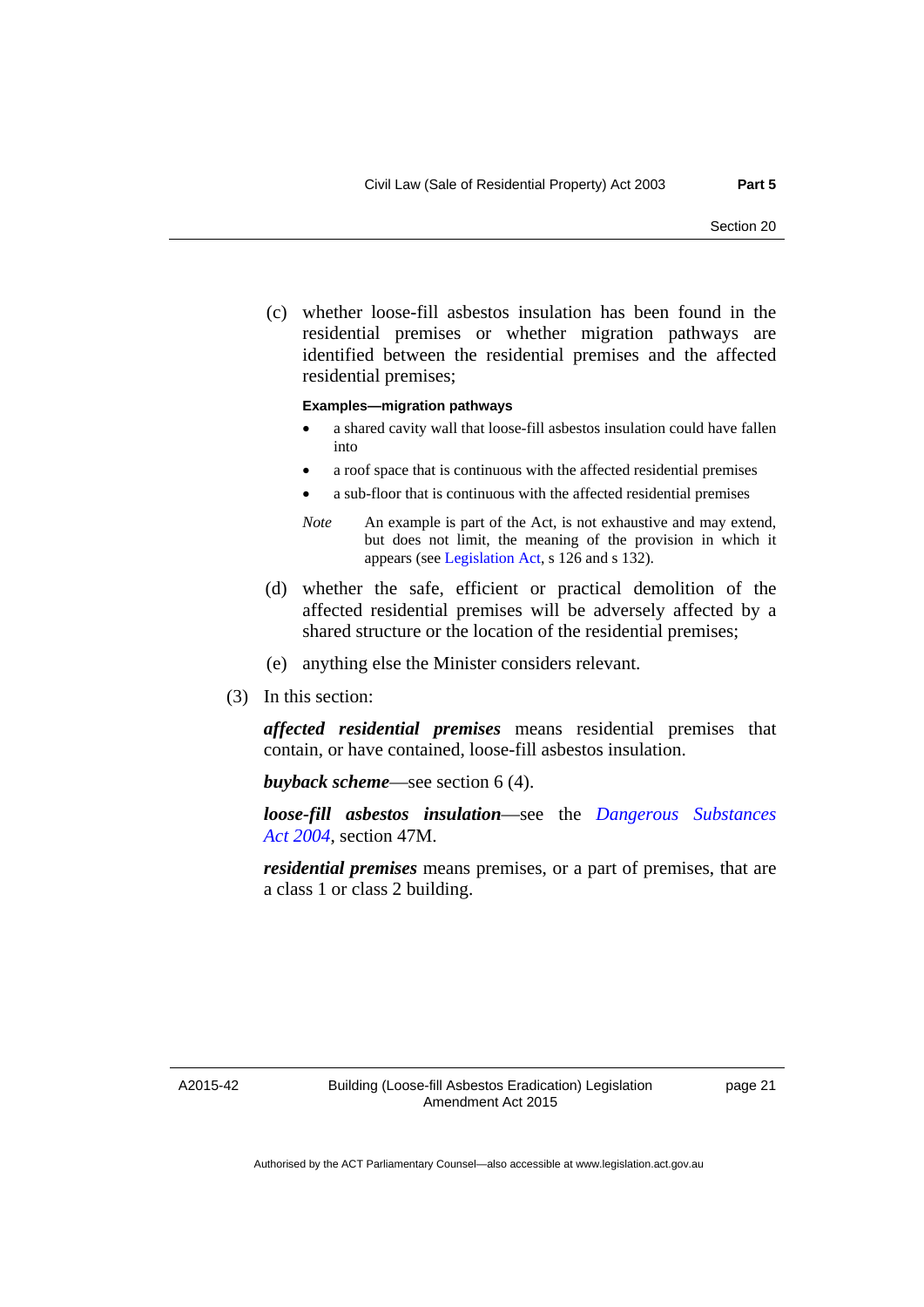# <span id="page-25-0"></span>**21 Dictionary, new definitions**

*insert* 

*eligible impacted property*, for part 2 (Sale of residential property)—see section 9A (1).

*eligible impacted property buyback program*, for part 2 (Sale of residential property)—see section 9A (1).

page 22 Building (Loose-fill Asbestos Eradication) Legislation Amendment Act 2015

A2015-42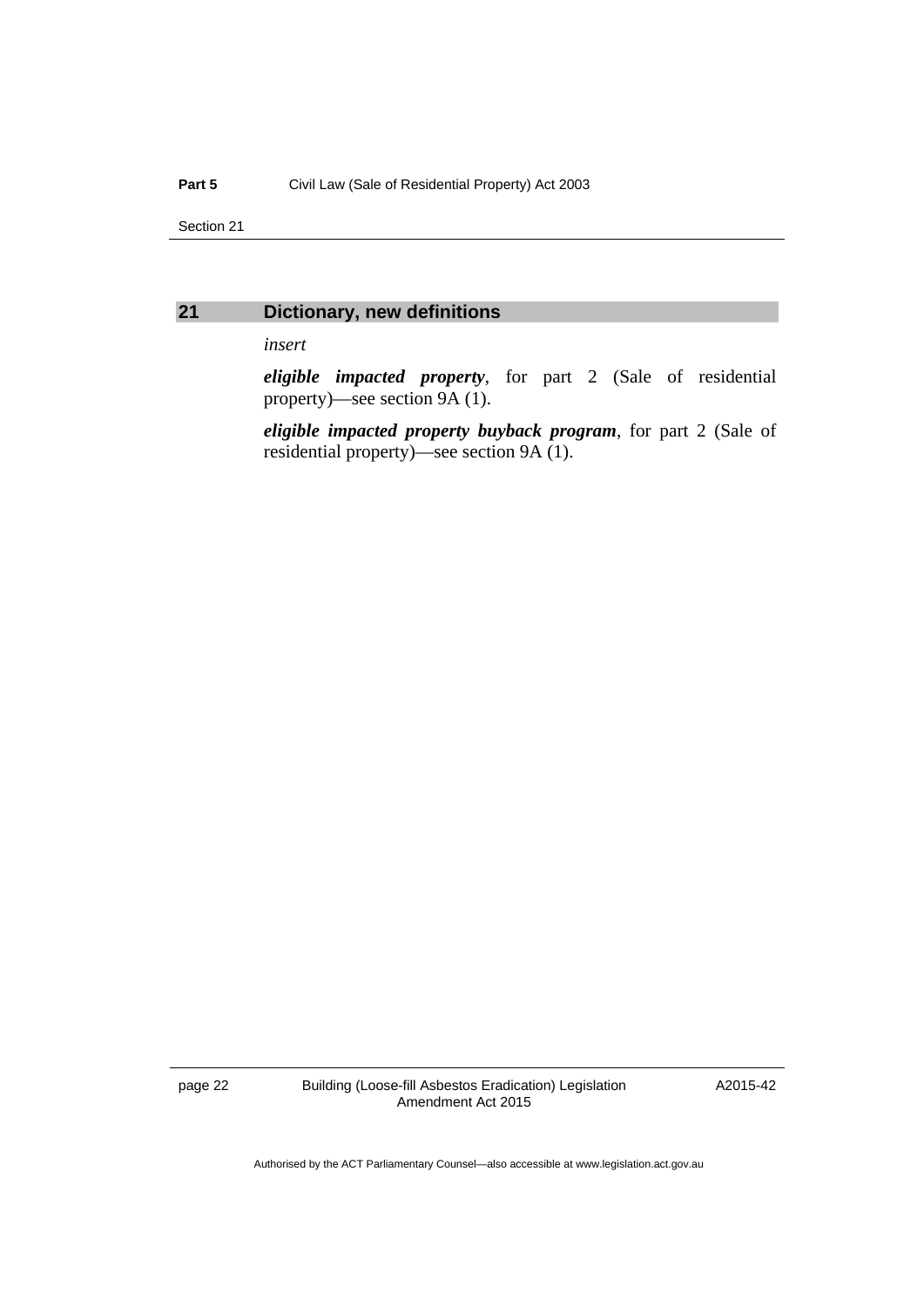# <span id="page-26-0"></span>**Part 6 Dangerous Substances (General) Regulation 2004**

# <span id="page-26-1"></span>**22 Definitions—pt 3.5 Section 338, new definition of** *licensed asbestos removalist*

*insert* 

*licensed asbestos removalist*—see the *[Work Health and Safety](http://www.legislation.act.gov.au/sl/2011-36)  [Regulation 2011](http://www.legislation.act.gov.au/sl/2011-36)*, dictionary.

# <span id="page-26-2"></span>**23 Asbestos contamination report—owner and occupier responsibilities Section 342 (1) (b)**

*omit* 

licensed asbestos removal worker

*substitute* 

licensed asbestos removalist

<span id="page-26-3"></span>

| 24<br><b>Section 344 heading</b> |  |
|----------------------------------|--|
|----------------------------------|--|

*substitute* 

# **344 Asbestos removalist must give copy of work report to regulator and owner**

<span id="page-26-4"></span>

*omit* 

licensed asbestos removal worker

*substitute* 

licensed asbestos removalist

A2015-42

Building (Loose-fill Asbestos Eradication) Legislation Amendment Act 2015

page 23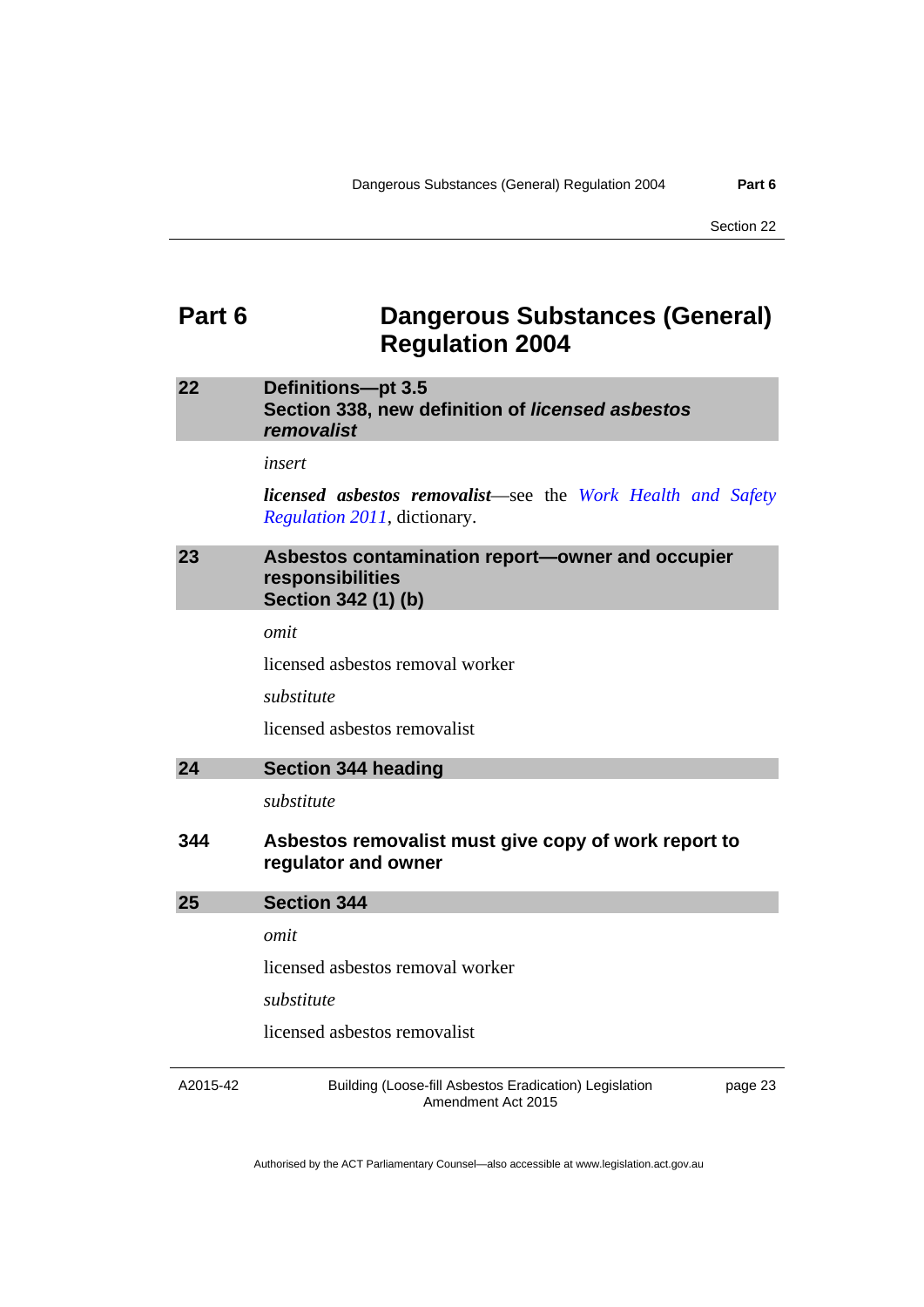# <span id="page-27-0"></span>**26 Dictionary, new definition of** *licensed asbestos removalist*

### *insert*

*licensed asbestos removalist*, for part 3.5 (Asbestos management residential premises)—see the *[Work Health and Safety](http://www.legislation.act.gov.au/sl/2011-36)  [Regulation 2011](http://www.legislation.act.gov.au/sl/2011-36)*, dictionary.

page 24 Building (Loose-fill Asbestos Eradication) Legislation Amendment Act 2015

A2015-42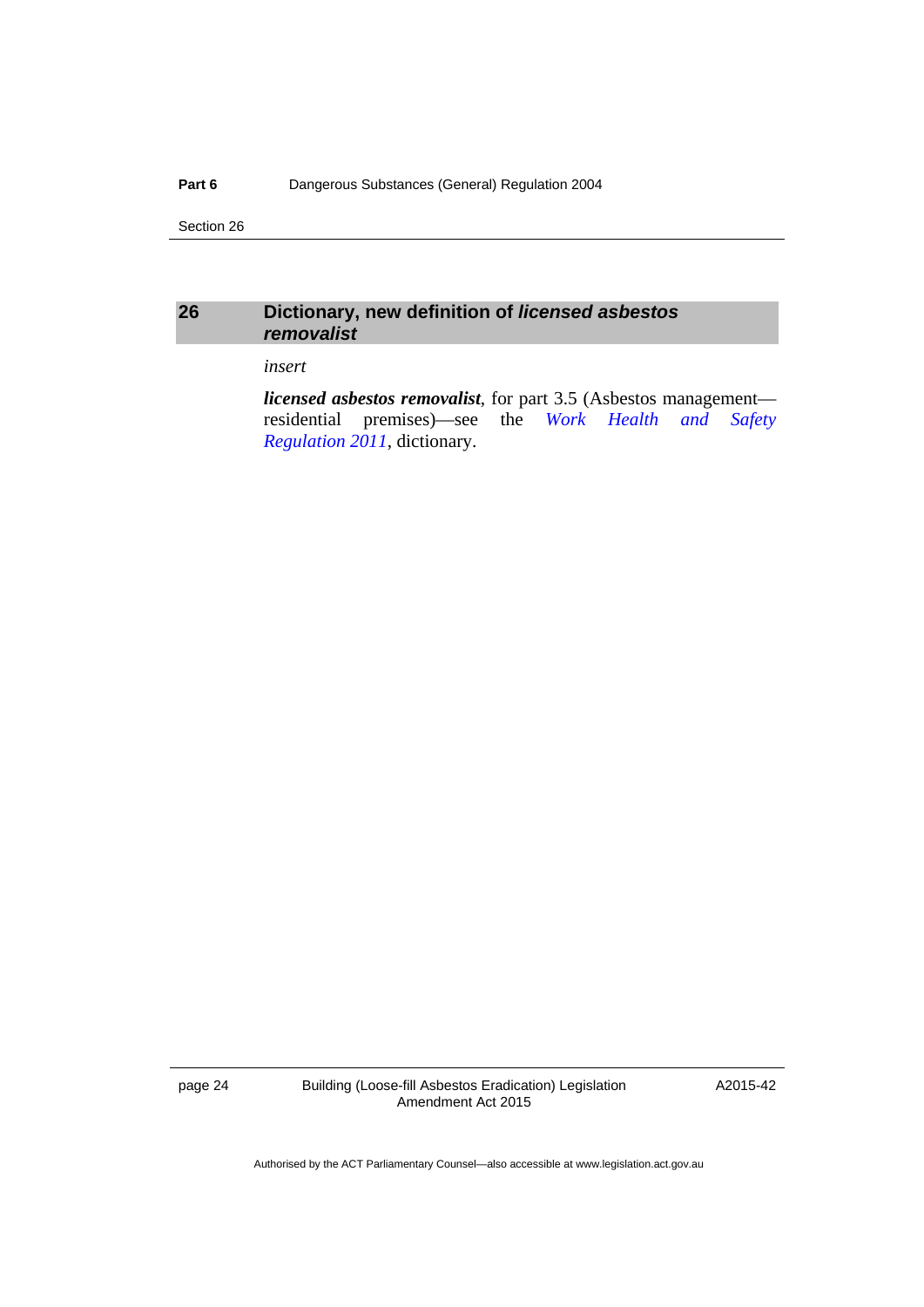# <span id="page-28-0"></span>**Part 7 Electricity Feed-in (Renewable Energy Premium) Act 2008**

# <span id="page-28-1"></span>**27 Premium rate—20 years Section 11 (3) (a), (b) and (c)**

*after* 

affected residential premises

*insert* 

or eligible impacted property

# <span id="page-28-2"></span>**28 Section 11 (4), new definition of** *eligible impacted property*

*insert* 

*eligible impacted property*—see the *[Civil Law \(Sale of Residential](http://www.legislation.act.gov.au/a/2003-40)  [Property\) Act 2003](http://www.legislation.act.gov.au/a/2003-40)*, section 9A (1).

A2015-42

Building (Loose-fill Asbestos Eradication) Legislation Amendment Act 2015

page 25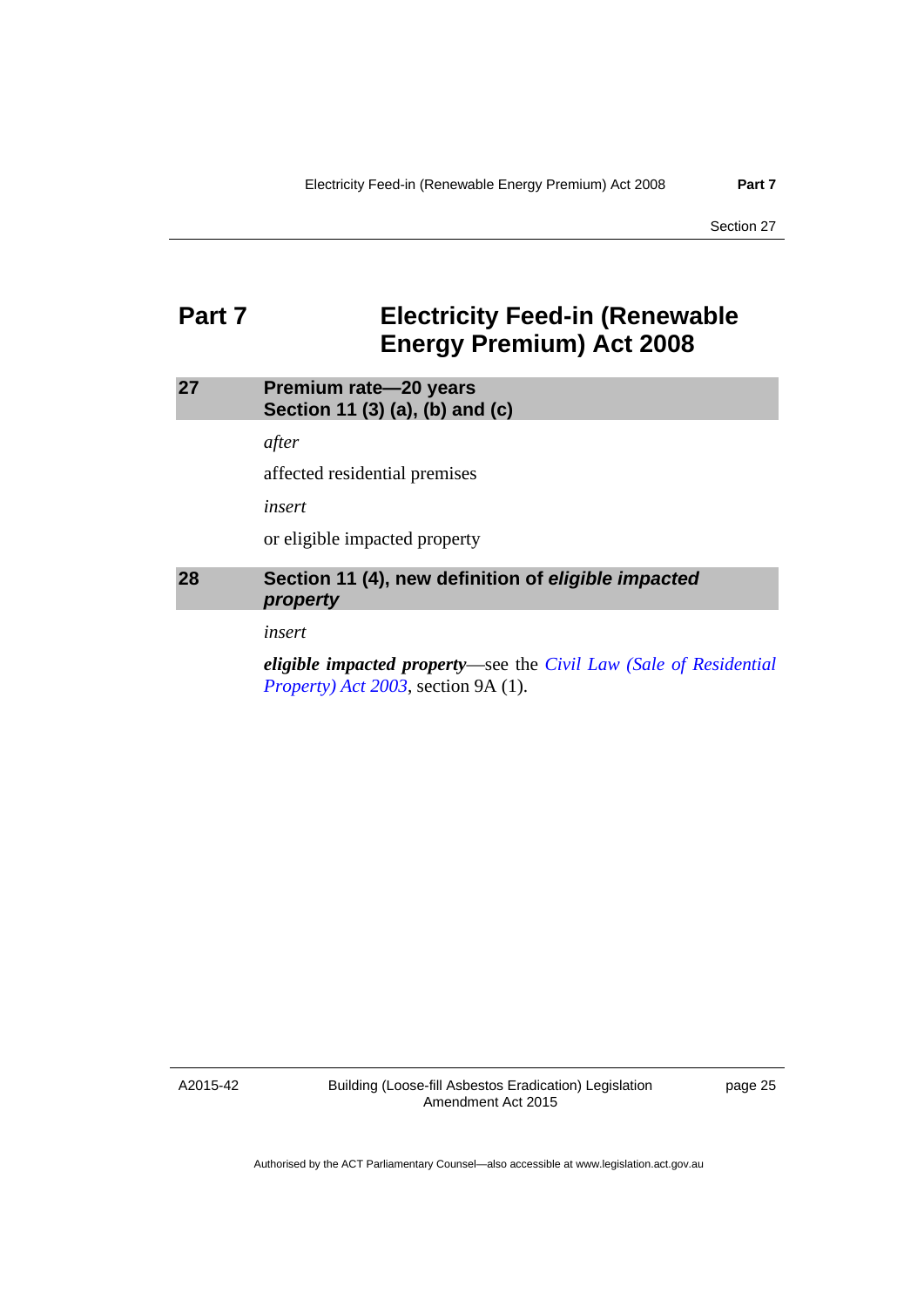#### **Part 8** Land Rent Act 2008

Section 29

# <span id="page-29-0"></span>**Part 8 Land Rent Act 2008**

<span id="page-29-4"></span><span id="page-29-3"></span><span id="page-29-2"></span><span id="page-29-1"></span>

| 29 | <b>Application of Act</b><br>Section 5 (2), new note                   |  |  |  |
|----|------------------------------------------------------------------------|--|--|--|
|    | insert                                                                 |  |  |  |
|    | <b>Single dwelling house lease</b> —see the dictionary.<br><b>Note</b> |  |  |  |
| 30 | <b>Application to pay land rent</b><br>Section 7 (1), new note         |  |  |  |
|    | insert                                                                 |  |  |  |
|    | <b>Note</b><br><b>Single dwelling house lease</b> —see the dictionary. |  |  |  |
| 31 | Section 7 (3), new note                                                |  |  |  |
|    | insert                                                                 |  |  |  |
|    | <i>Note</i> $3$ <b><i>Land rent lease</i></b> —see the dictionary.     |  |  |  |
| 32 | Section 7 (4)                                                          |  |  |  |
|    | omit                                                                   |  |  |  |
| 33 | Section 7 (5), definition of single dwelling house lease               |  |  |  |
|    | omit                                                                   |  |  |  |

<span id="page-29-5"></span>

page 26 Building (Loose-fill Asbestos Eradication) Legislation Amendment Act 2015

A2015-42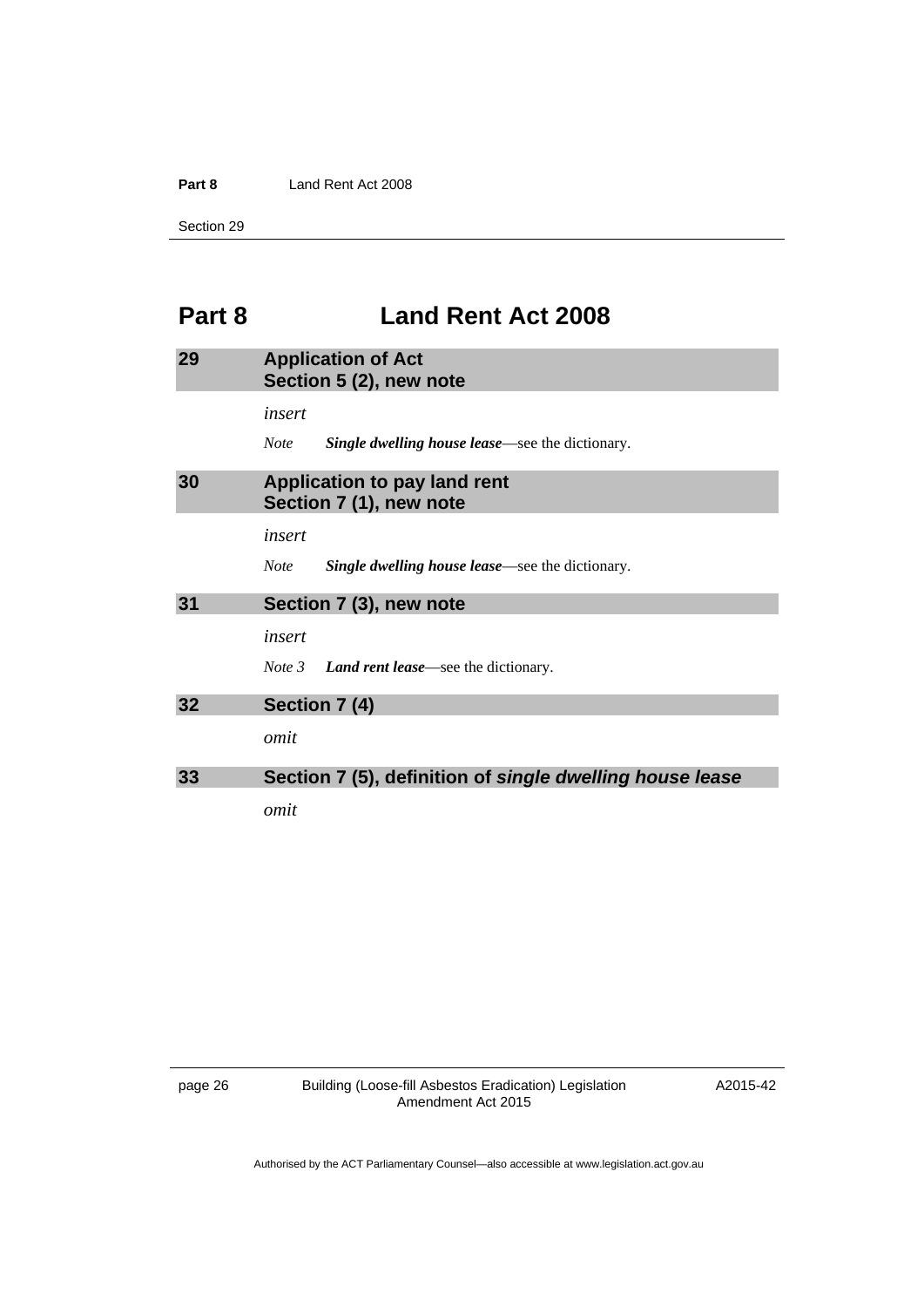#### <span id="page-30-0"></span>**34 New section 7A**

*insert* 

#### **7A Grant of land rent lease—former owner**

- (1) This section applies if the planning and land authority offers a lease of a parcel of land by direct sale to an eligible former owner of the parcel of land.
	- *Note 1* The planning and land authority may grant a lease under the *Planning [and Development Act 2007](http://www.legislation.act.gov.au/a/2007-24)*, s 238.
	- *Note 2 Single dwelling house lease*—see the dictionary.
- (2) The eligible former owner may apply to the planning and land authority to pay land rent for the lease.
	- *Note* If a form is approved under the *[Planning and Development Act 2007](http://www.legislation.act.gov.au/a/2007-24)*, s 425 for this provision, the form must be used.
- (3) If the lease is granted, and an application is made under subsection (2) in accordance with the regulations, the lease must—
	- (a) be granted to the eligible former owner subject to the condition that land rent is payable for the lease; and
	- (b) be a single dwelling house lease; and
	- (c) indicate that the lease is a land rent lease.
	- *Note 1* The planning and land authority need not grant a lease to an eligible former owner, even if applications for the lease have been invited (see *[Planning and Development Act 2007](http://www.legislation.act.gov.au/a/2007-24)*, s 244).
	- *Note* 2 If applications for a lease have been invited subject to conditions, the planning and land authority may, without granting a lease, invite fresh applications for the lease subject to the same or other conditions (see *[Planning and Development Act 2007](http://www.legislation.act.gov.au/a/2007-24)*, s 244).
	- *Note 3 Land rent lease*—see the dictionary.

A2015-42

Building (Loose-fill Asbestos Eradication) Legislation Amendment Act 2015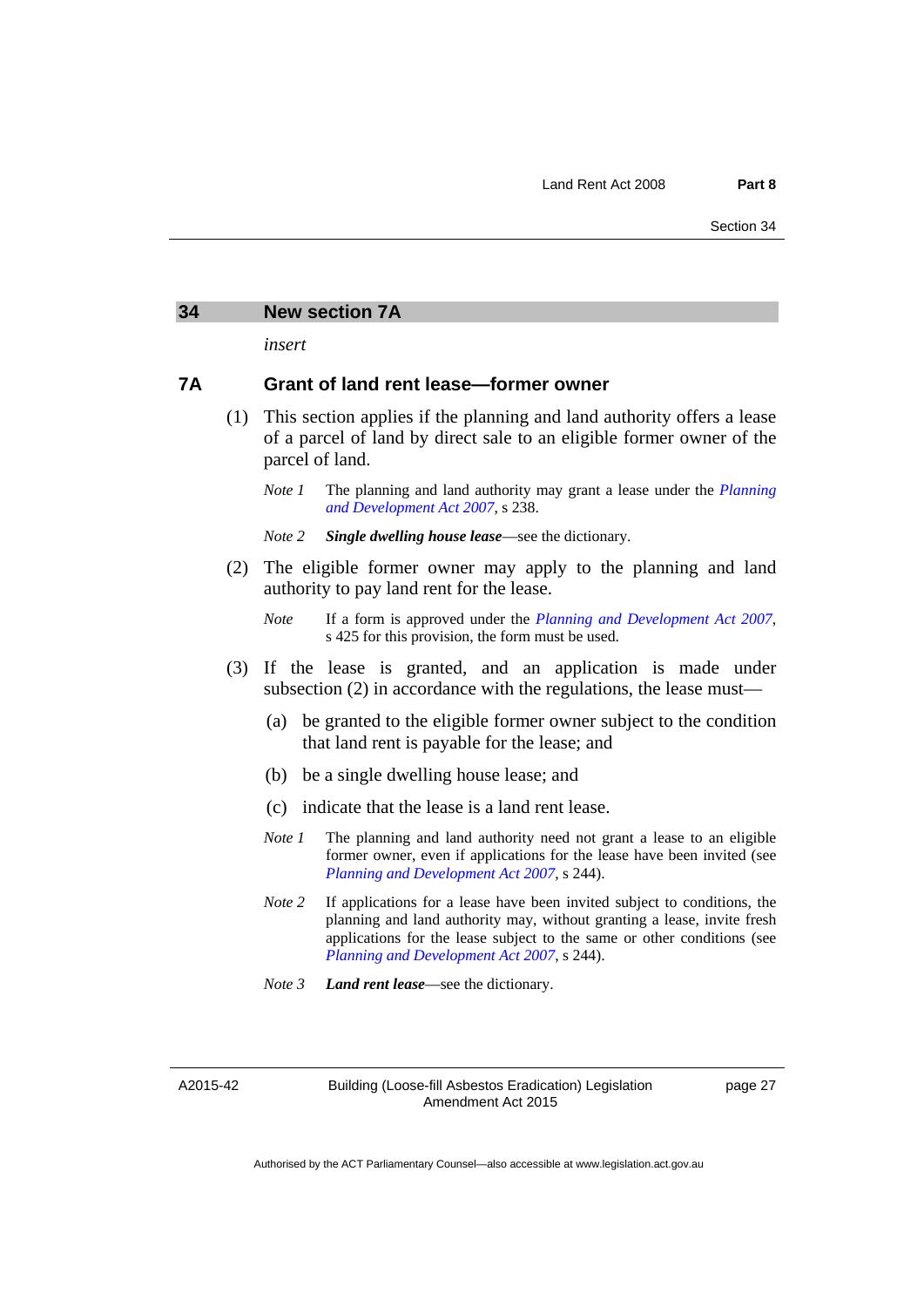(4) In this section:

*affected residential premises* means premises listed on the affected residential premises register.

*affected residential premises register*—see the *[Dangerous](http://www.legislation.act.gov.au/a/2004-7)  [Substances Act 2004](http://www.legislation.act.gov.au/a/2004-7)*, section 47N (1).

*buyback scheme*—see the *[Dangerous Substances Act 2004](http://www.legislation.act.gov.au/a/2004-7)*, section 47N (6).

*eligible former owner*, of a parcel of land, means a former owner of the parcel of land who has been granted a discount under section 12 for a land rent lease not earlier than 6 months before the day the planning and land authority offers a single dwelling house lease of the parcel of land by direct sale.

*eligible impacted property*—see the *[Civil Law \(Sale of Residential](http://www.legislation.act.gov.au/a/2003-40)  [Property\) Act 2003](http://www.legislation.act.gov.au/a/2003-40)*, section 9A (1).

*eligible impacted property buyback program*—see the *[Civil Law](http://www.legislation.act.gov.au/a/2003-40)  [\(Sale of Residential Property\) Act 2003](http://www.legislation.act.gov.au/a/2003-40)*, section 9A (1).

*former owner*, of a parcel of land, means—

- (a) a person—
	- $(i)$  who—
		- (A) owns a parcel of land on which affected residential premises are located; and
		- (B) has executed a deed to surrender the parcel of land to the Territory under the buyback scheme; or
	- (ii) who—
		- (A) owned a parcel of land on which affected residential premises are located; and
		- (B) has surrendered the parcel of land to the Territory under the buyback scheme; or

page 28 Building (Loose-fill Asbestos Eradication) Legislation Amendment Act 2015

A2015-42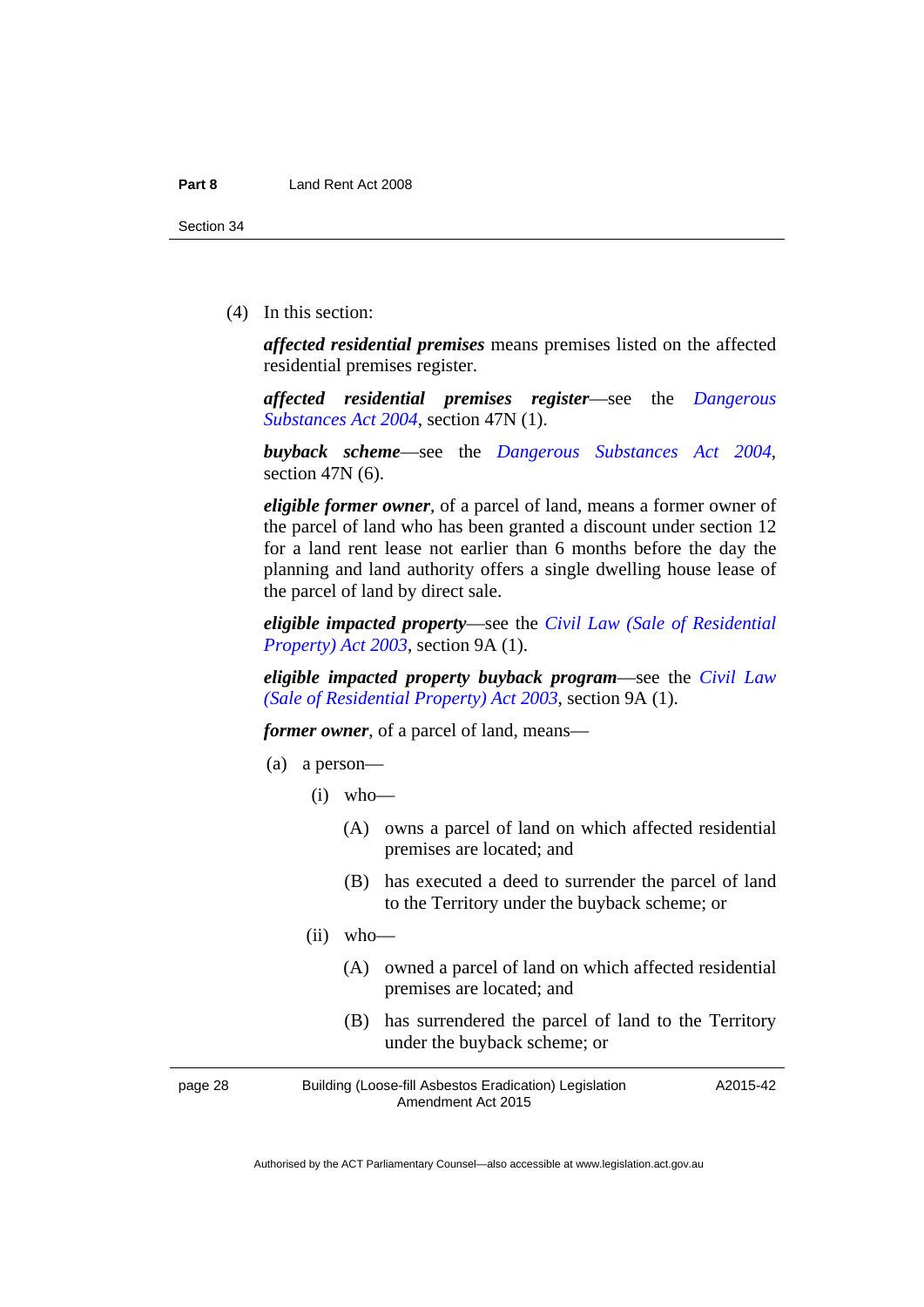- (iii) who—
	- (A) owns a parcel of land on which an eligible impacted property is located; and
	- (B) has executed a contract to sell the parcel of land to the Territory under the eligible impacted property buyback program; or
- (iv) who—
	- (A) owned a parcel of land on which an eligible impacted property is located; and
	- (B) has sold the parcel of land to the Territory under the eligible impacted property buyback program; or
- (b) if the person mentioned in paragraph (a) dies—a person who would have obtained an interest in the parcel of land if the parcel of land had not been surrendered or sold; or
- (c) if the person mentioned in paragraph (a) is a party to a divorce or the ending of a civil partnership or civil union—the person who would have obtained an interest in the parcel of land under a court order if the parcel of land had not been surrendered or sold.

# <span id="page-32-0"></span>**35 Discount—eligibility New section 11 (1A)**

*insert* 

- (1A) For subsection (1) (a), the former owner of a parcel of land is not taken to own other real property if the former owner—
	- (a) owns the parcel of land; but
	- (b) does not own other real property.

A2015-42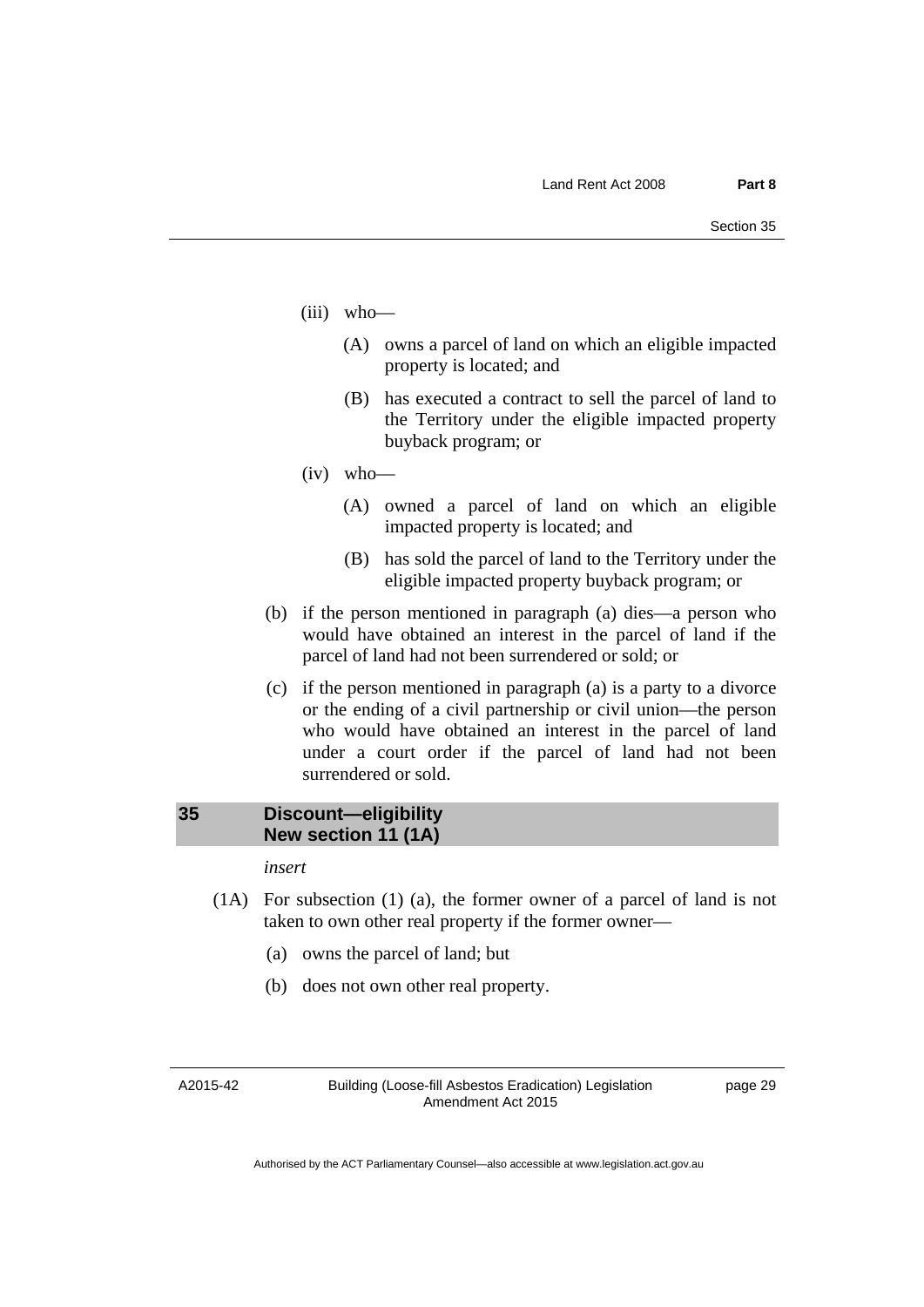#### **Part 8** Land Rent Act 2008

Section 36

#### <span id="page-33-0"></span>**36 Section 11 (2), new definition of** *former owner*

*insert* 

*former owner*—see section 7A (4).

# <span id="page-33-1"></span>**37 Transfer of post-1 October 2013 lease Section 16C (2) (a)**

# *substitute*

 (a) if the lessee is not an eligible former owner of the lease—an eligible transferee; or

### <span id="page-33-2"></span>**38 Regulation-making power Section 35 (2)**

*after* 

section 7 (2) (Application to pay land rent)

*insert* 

or section 7A (2) (Grant of land rent lease—former owner)

#### <span id="page-33-3"></span>**39 Dictionary, definition of** *land rent lease*

*substitute* 

*land rent lease* means a lease mentioned in section 7 (3) or section 7A (3).

### <span id="page-33-4"></span>**40 Dictionary, new definitions**

*insert* 

*single dwelling house*—see the [territory plan.](http://www.legislation.act.gov.au/ni/2008-27/default.asp)

*single dwelling house lease* means a residential lease that authorises use of the land under the lease for a single dwelling house.

page 30 Building (Loose-fill Asbestos Eradication) Legislation Amendment Act 2015

A2015-42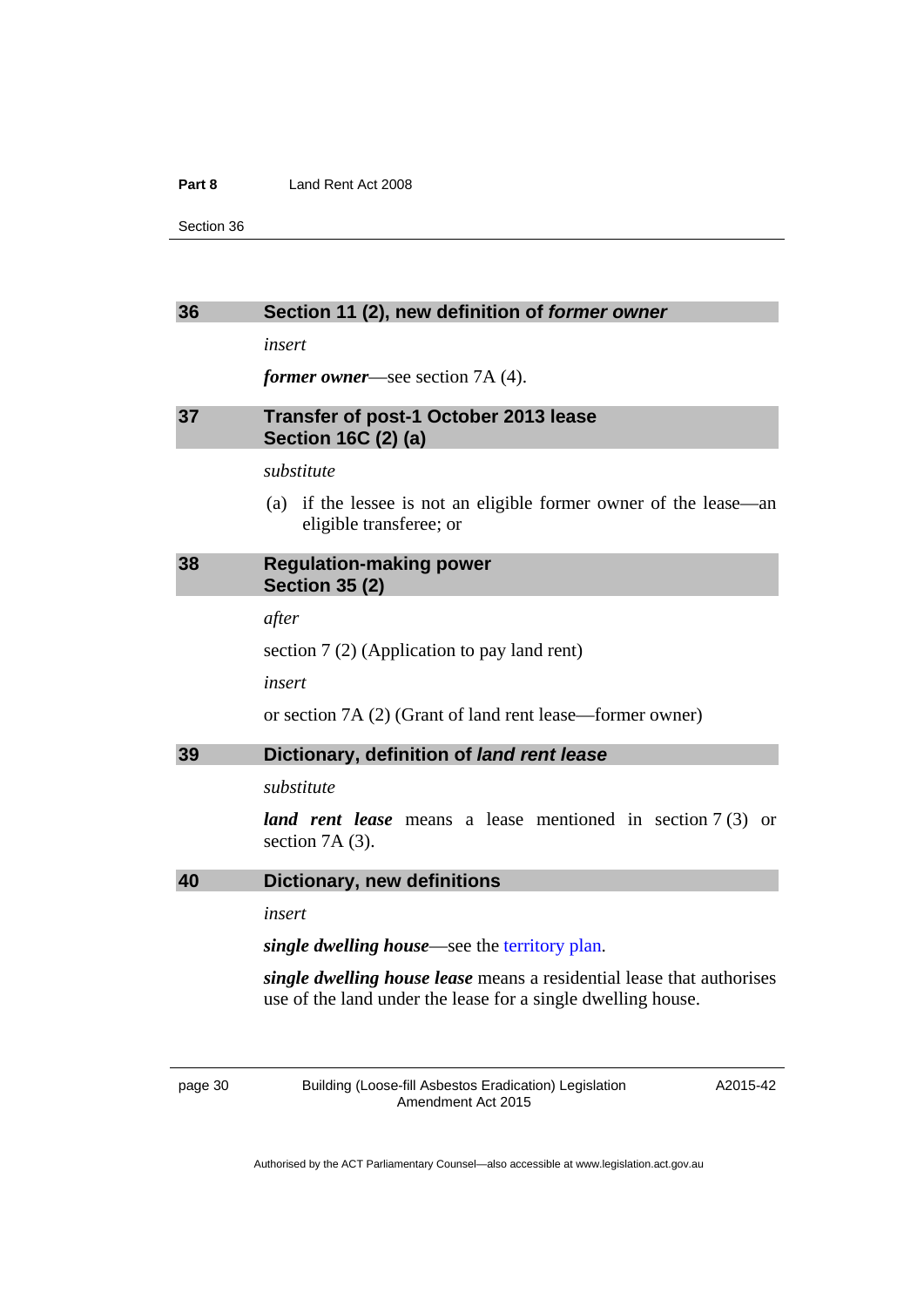# <span id="page-34-0"></span>**Part 9 Land Rent Regulation 2008**

#### <span id="page-34-1"></span>**41 New section 4**

*insert* 

# **4 Application by eligible former owner to pay land rent— Act, s 7A (2)**

The following requirements in relation to an application to pay land rent for a lease are prescribed:

- (a) before the lease is granted, the eligible former owner must have attended a land rent information session conducted by the Canberra Institute of Technology;
- (b) the eligible former owner must give evidence of the former owner's attendance at the session to the authority.

A2015-42

Building (Loose-fill Asbestos Eradication) Legislation Amendment Act 2015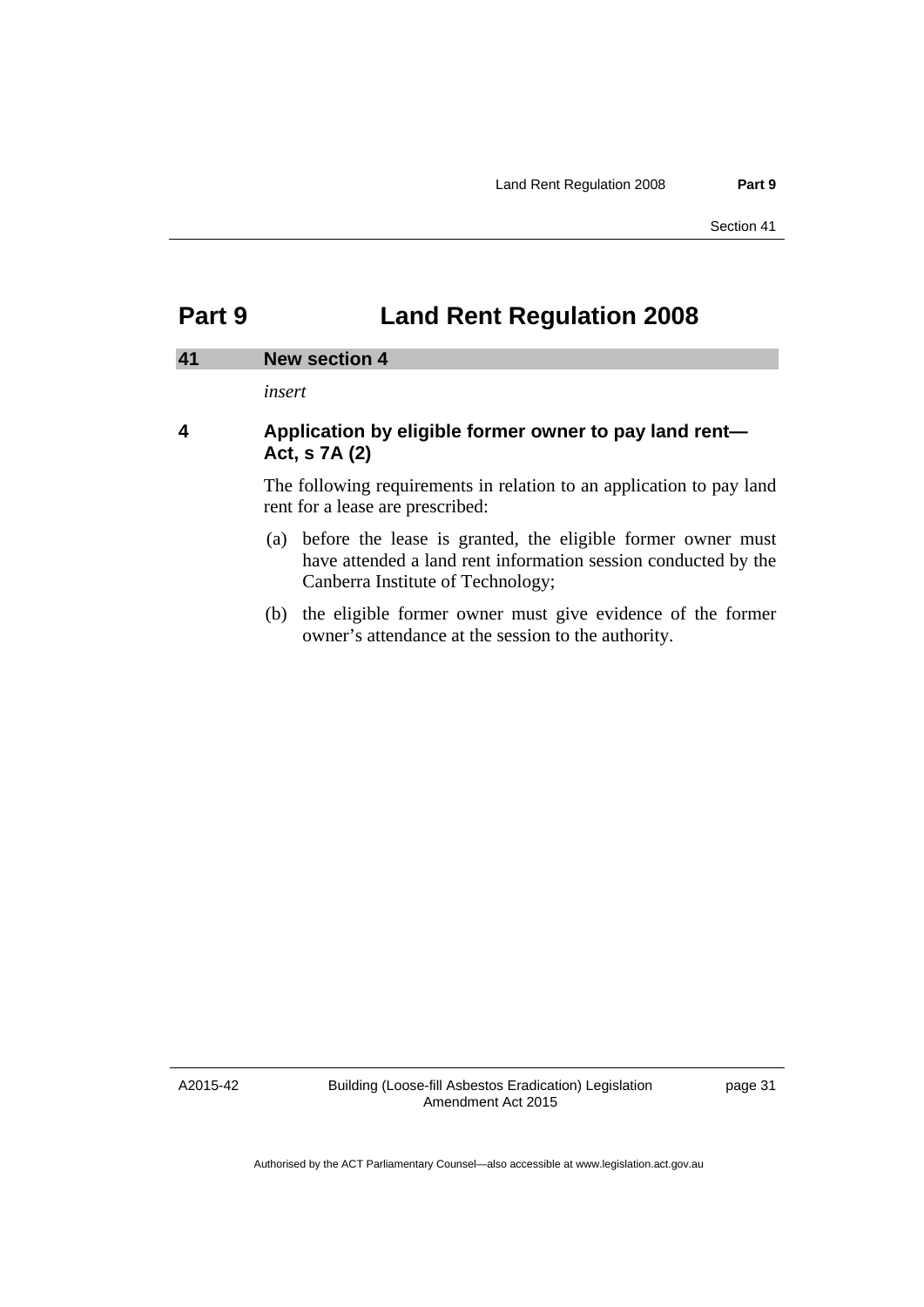# <span id="page-35-0"></span>**Part 10 Planning and Development Act 2007**

# <span id="page-35-1"></span>**42 Development proposals in impact track because of need for EIS Schedule 4, part 4.3, item 6**

*substitute* 

| 6 | proposal that is likely to have a significant adverse impact on the heritage<br>significance of a place or object registered under the <i>Heritage Act 2004</i> ,<br>$unless$ — |                                                                                                                                                                                            |  |  |
|---|---------------------------------------------------------------------------------------------------------------------------------------------------------------------------------|--------------------------------------------------------------------------------------------------------------------------------------------------------------------------------------------|--|--|
|   | (a)                                                                                                                                                                             | the heritage council produces an environmental significance opinion<br>that the proposal is not likely to have a significant adverse impact; or                                            |  |  |
|   | (b)                                                                                                                                                                             | the proposal is the demolition of a building that is affected residential<br>premises, and the heritage council has approved a statement of<br>heritage effect in relation to the proposal |  |  |
|   | Note 1                                                                                                                                                                          | Affected residential premises—see the dictionary.                                                                                                                                          |  |  |
|   | Note 2                                                                                                                                                                          | Statement of heritage effect—see the Heritage Act 2004, s 61G.                                                                                                                             |  |  |

### <span id="page-35-2"></span>**43 Dictionary, new definitions**

*insert* 

*affected residential premises* means—

- (a) residential premises that contain, or have contained, loose-fill asbestos insulation; or
- (b) premises listed on the affected residential premises register.

*affected residential premises register*—see the *[Dangerous](http://www.legislation.act.gov.au/a/2004-7)  [Substances Act 2004](http://www.legislation.act.gov.au/a/2004-7)*, section 47N (1).

A2015-42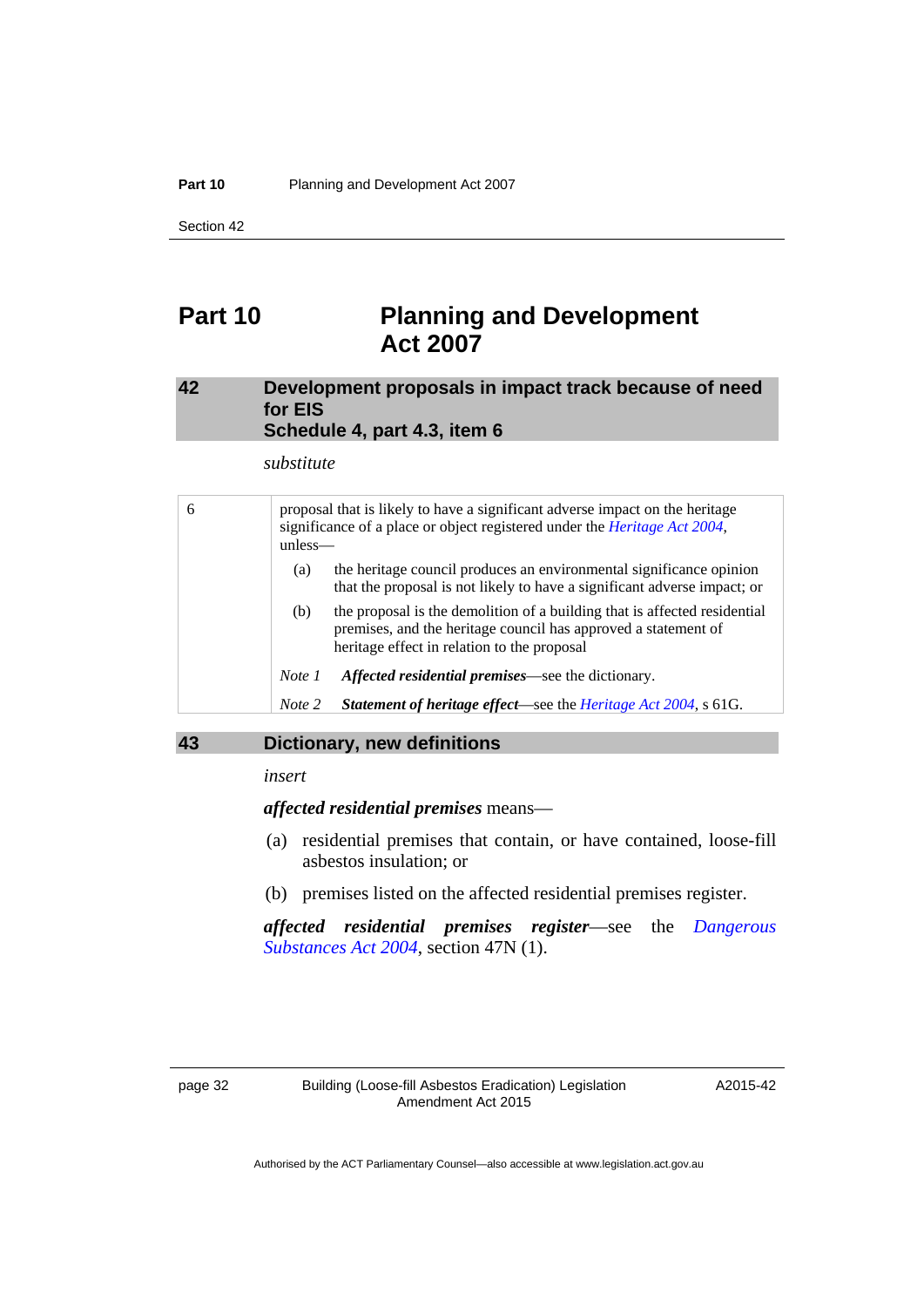# <span id="page-36-0"></span>**Part 11** Planning and Development **Regulation 2008**

# <span id="page-36-1"></span>**44 Certain direct sales not requiring approval—Act, s 240 (1) (d) Section 130 (2), definition of** *eligible former owner*

#### *substitute*

#### *eligible former owner* means—

- (a) a person who—
	- (i) was the lessee of an affected lease or eligible impacted lease; and
	- (ii) for a lessee of an affected lease—
		- (A) surrendered the affected lease to the Territory under the LAIE buyback program; and
		- (B) in the deed to surrender the affected lease elected to receive a first right of refusal to purchase a new lease of the land; and
	- (iii) for a lessee of an eligible impacted lease—
		- (A) sold the lease to the Territory under the eligible impacted property buyback program; and
		- (B) in the contract for the sale of the eligible impacted lease elected to receive a first right of refusal to purchase a new lease of the land; or
- (b) if the person mentioned in paragraph (a) dies—a person who would have obtained an interest in the affected lease or eligible impacted lease if the lease had not been surrendered or sold; or

A2015-42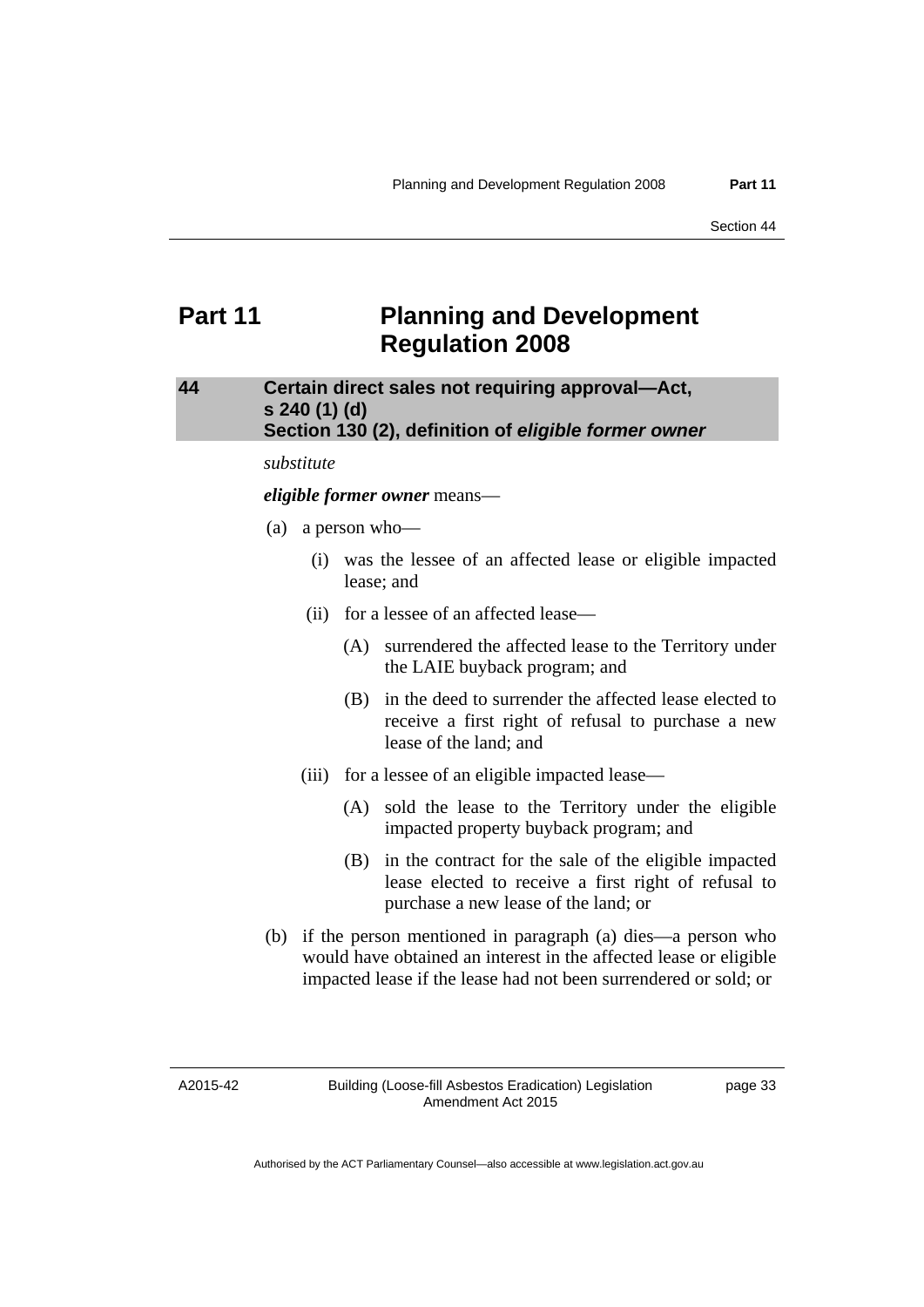(c) if the person mentioned in paragraph (a) is a party to a divorce or the ending of a civil partnership or civil union—a person who would have obtained an interest in the affected lease or eligible impacted lease under a court order if the lease had not been surrendered or sold.

*Note LAIE buyback program*—see s 213.

### <span id="page-37-0"></span>**45 Section 130 (2), new definitions**

*insert* 

*eligible impacted lease* means a lease of land on which there are improvements including an eligible impacted property.

*eligible impacted property buyback program*—see the *[Civil Law](http://www.legislation.act.gov.au/a/2003-40)  [\(Sale of Residential Property\) Act 2003](http://www.legislation.act.gov.au/a/2003-40)*, section 9A (1).

### <span id="page-37-1"></span>**46 Application—div 5.8.1 Section 209 (2) and (3)**

*substitute* 

- (2) However, this division does not apply to a lease surrendered under—
	- (a) the LAIE buyback program; or
	- (b) the eligible impacted property buyback program.
- (3) In this section:

*eligible impacted property buyback program*—see the *[Civil Law](http://www.legislation.act.gov.au/a/2003-40)  [\(Sale of Residential Property\) Act 2003](http://www.legislation.act.gov.au/a/2003-40)*, section 9A (1).

*Note LAIE buyback program*—see s 213.

A2015-42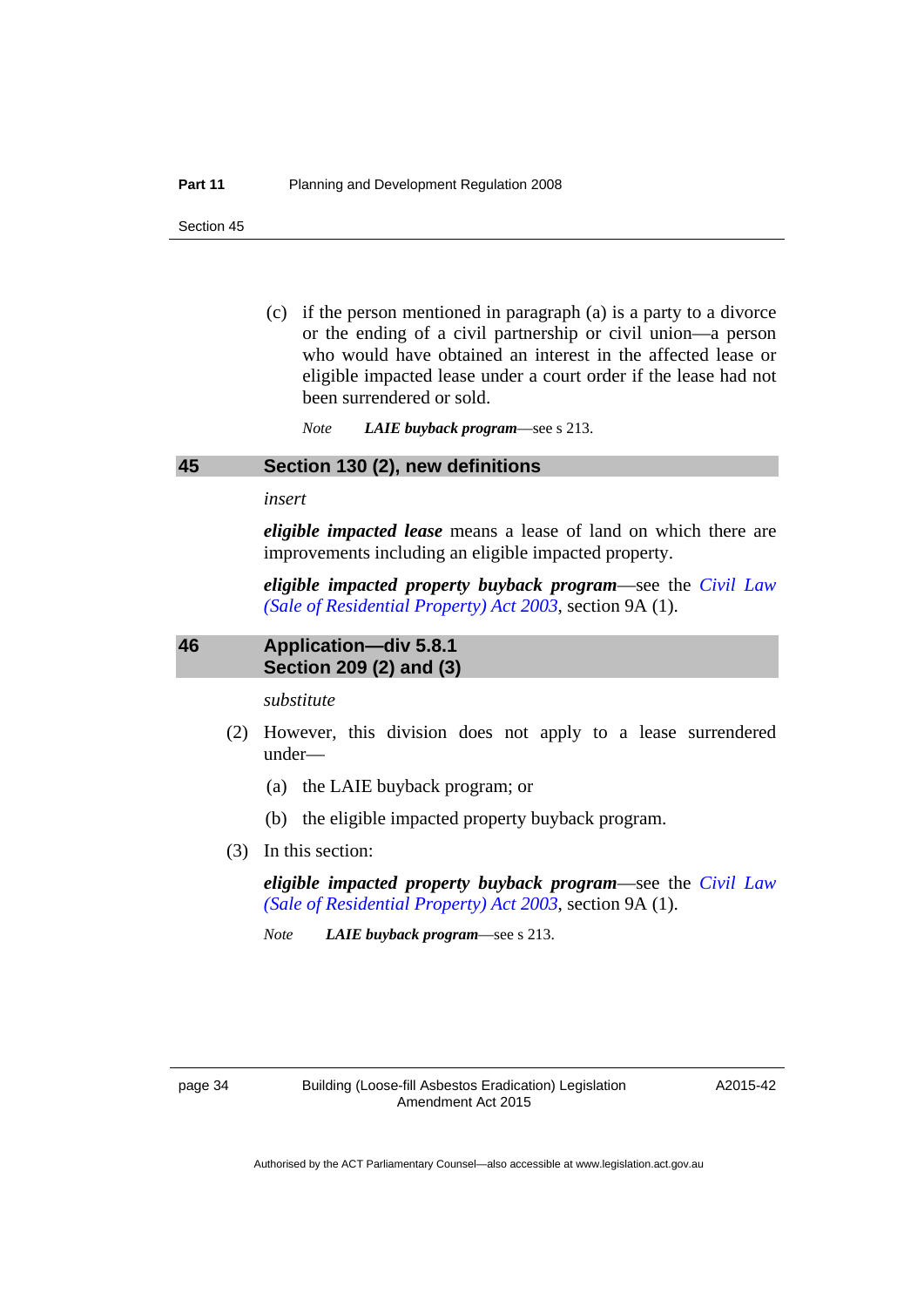### <span id="page-38-0"></span>**47 Sections 213 and 214**

*substitute* 

# **213 Meaning of** *loose-fill asbestos insulation eradication buyback program*

In this regulation:

*loose-fill asbestos insulation eradication buyback program* (*LAIE buyback program*) means the program—

- (a) involving the surrender of affected leases; and
- (b) for which funding was appropriated under the *[Appropriation](http://www.legislation.act.gov.au/a/2014-61/default.asp)  [\(Loose-fill Asbestos Insulation Eradication\) Act 2014-2015](http://www.legislation.act.gov.au/a/2014-61/default.asp)*.

# **214 Meaning of** *LAIE buyback program valuation procedure*

In this regulation:

*LAIE buyback program valuation procedure* means the procedure set out in schedule 2A.

<span id="page-38-1"></span>

| 48 | Sections 215 to 219A |  |  |
|----|----------------------|--|--|
|    |                      |  |  |

*omit* 

buyback

*substitute* 

LAIE buyback

<span id="page-38-2"></span>

| 49 | Section 219B heading |  |
|----|----------------------|--|
|    |                      |  |

*substitute* 

# **219B Limitation on payment amount—LAIE buyback program— Act, s 300 (3)**

A2015-42

Building (Loose-fill Asbestos Eradication) Legislation Amendment Act 2015

page 35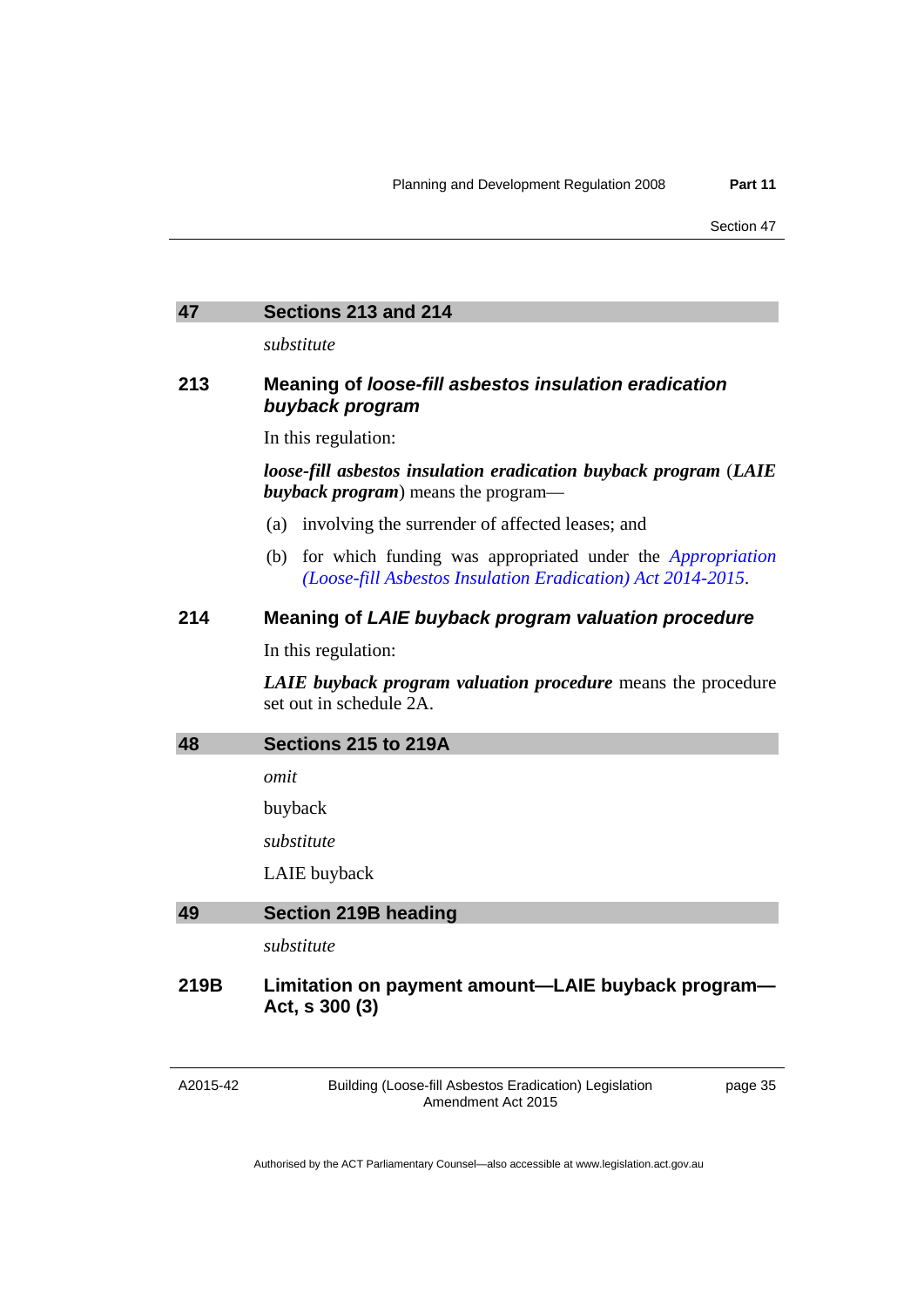#### **Part 11** Planning and Development Regulation 2008

Section 50

# <span id="page-39-0"></span>**50 Dictionary, definition of** *buyback program*

*omit* 

# <span id="page-39-1"></span>**51 Dictionary, new definitions**

*insert* 

*LAIE buyback program valuation procedure*—see section 214.

*loose-fill asbestos insulation eradication buyback program* (*LAIE buyback program*)—see section 213.

page 36 Building (Loose-fill Asbestos Eradication) Legislation Amendment Act 2015

A2015-42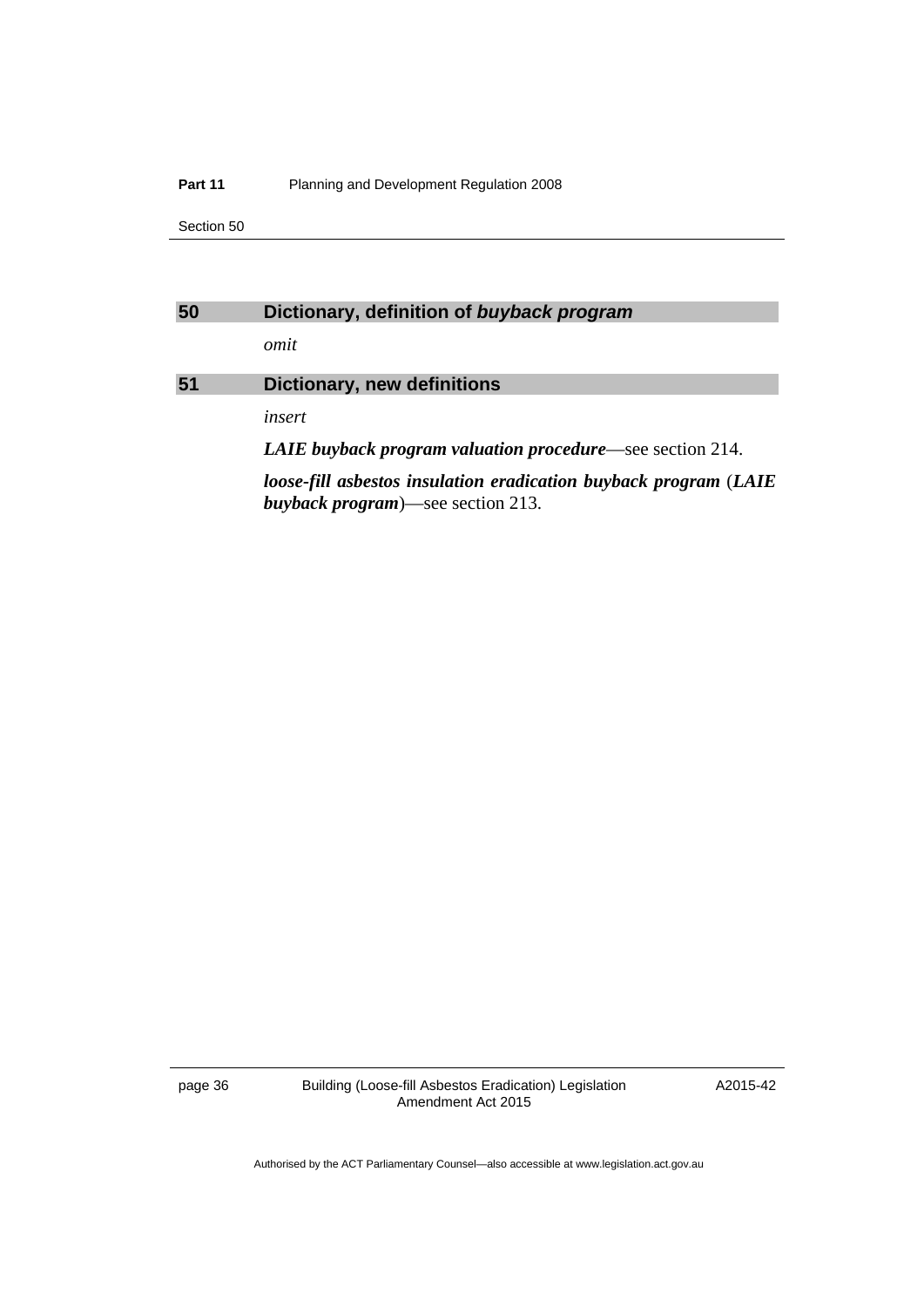# <span id="page-40-0"></span>**Part 12 Residential Tenancies Act 1997**

### <span id="page-40-1"></span>**52 Termination New section 36 (m)**

*after the note, insert* 

 (m) if a party to the agreement terminates the agreement under section 64AB because the premises are an eligible impacted property.

# <span id="page-40-2"></span>**53 New section 55B**

*insert* 

# **55B Eligible impacted property**

- (1) On application by a lessor, the ACAT may make a termination and possession order if satisfied that—
	- (a) the premises are an eligible impacted property; and
		- *Note Eligible impacted property*—see the *[Civil Law \(Sale of](http://www.legislation.act.gov.au/a/2003-40/default.asp)  [Residential Property\) Act 2003](http://www.legislation.act.gov.au/a/2003-40/default.asp)*, s 9A (1).
	- (b) the lessor has given the tenant written notice under section 64AB (Termination—eligible impacted property) terminating the tenancy agreement; and
	- (c) the tenant has not vacated the premises as required by the notice.
- (2) The ACAT may suspend the operation of the termination and possession order for a stated period of up to 3 weeks if satisfied that—
	- (a) the tenant would suffer significant hardship if the order were not suspended for the stated period; and

A2015-42 Building (Loose-fill Asbestos Eradication) Legislation Amendment Act 2015 page 37

*Note Eligible impacted property*—see the *[Civil Law \(Sale of](http://www.legislation.act.gov.au/a/2003-40/default.asp)  [Residential Property\) Act 2003](http://www.legislation.act.gov.au/a/2003-40/default.asp)*, s 9A (1).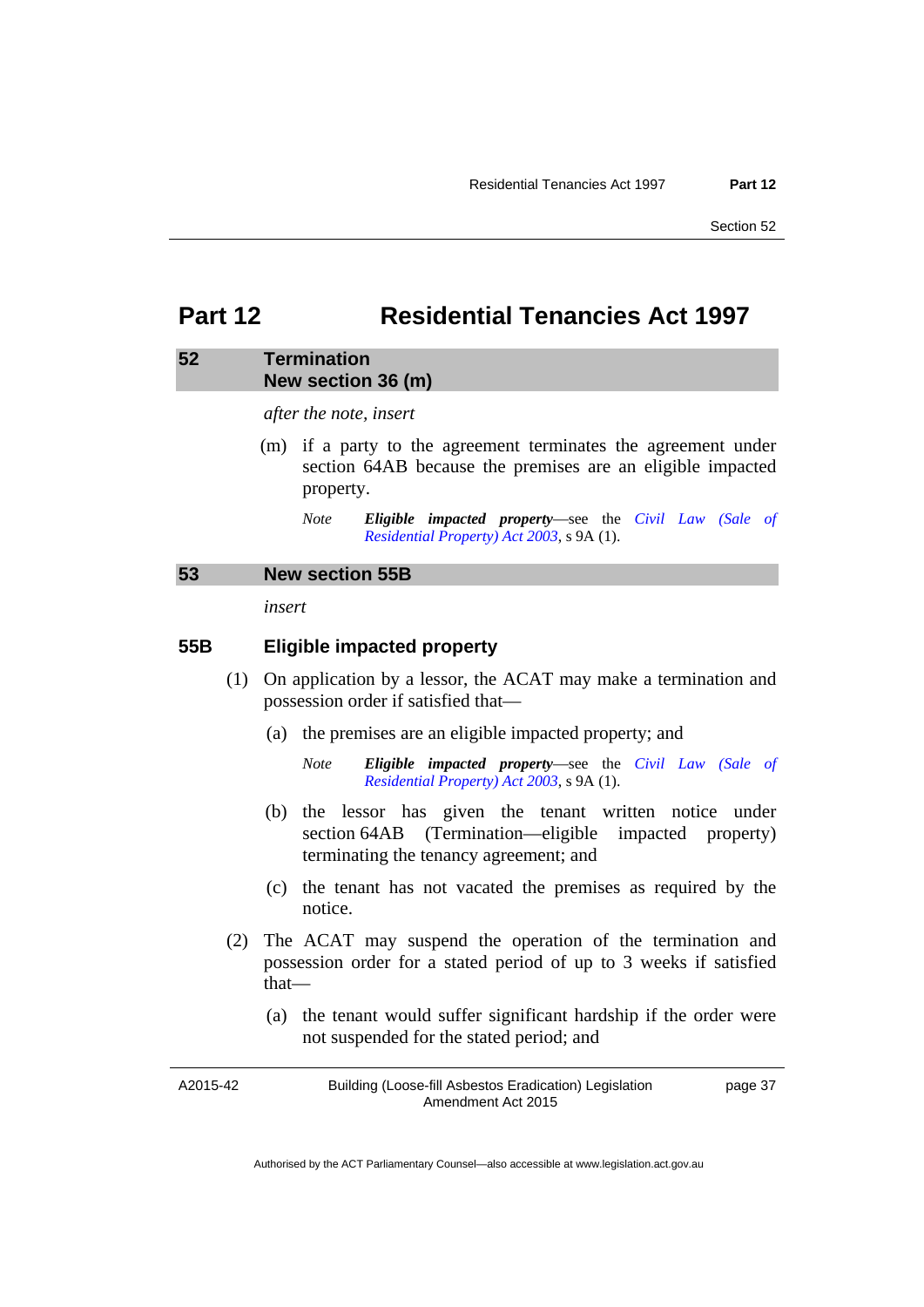#### **Part 12** Residential Tenancies Act 1997

Section 54

 (b) the hardship would be greater than the hardship the lessor would suffer if the order were suspended for the stated period.

<span id="page-41-0"></span>

| 54<br><b>New section 64AB</b> |  |
|-------------------------------|--|
|-------------------------------|--|

*in division 4.7, insert* 

### **64AB Termination—eligible impacted property**

- (1) This section applies if premises that are the subject of a residential tenancy agreement are an eligible impacted property.
	- *Note Eligible impacted property*—see the *[Civil Law \(Sale of Residential](http://www.legislation.act.gov.au/a/2003-40/default.asp)  [Property\) Act 2003](http://www.legislation.act.gov.au/a/2003-40/default.asp)*, s 9A (1).
- (2) A party to the residential tenancy agreement may, by written notice to the other party, terminate the agreement.
- (3) The party terminating the agreement must give the other party at least 28 working days notice of the termination.
- (4) The tenancy ends on the date stated in the notice.

# <span id="page-41-1"></span>**55 Dictionary, new definition of** *eligible impacted property*

*insert* 

*eligible impacted property*—see the *[Civil Law \(Sale of Residential](http://www.legislation.act.gov.au/a/2003-40)  [Property\) Act 2003](http://www.legislation.act.gov.au/a/2003-40)*, section 9A (1).

A2015-42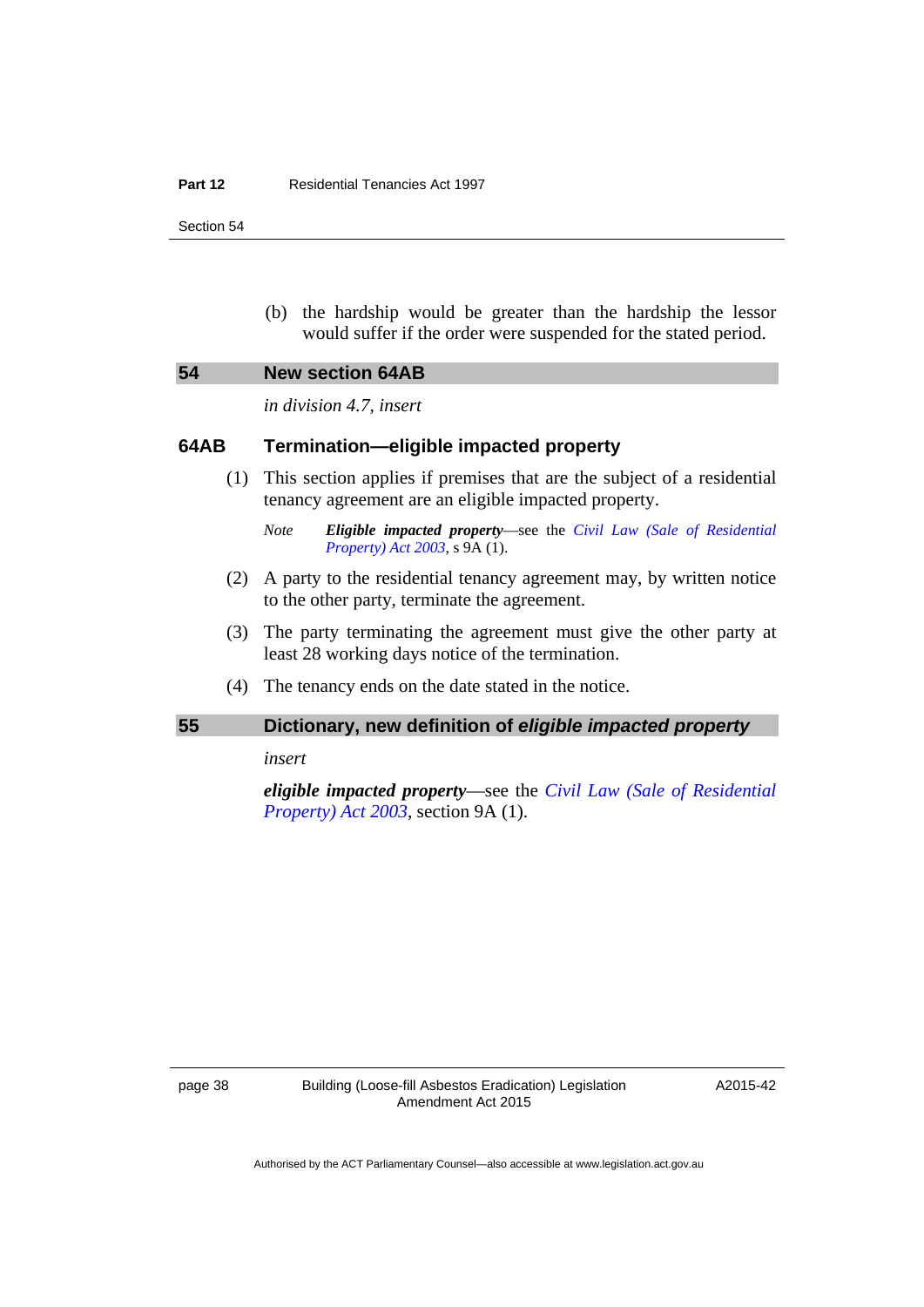# <span id="page-42-0"></span>**Part 13 Taxation Administration Regulation 2004**

<span id="page-42-1"></span>**56 Permitted disclosure of information—Act, s 97 (d) (x) Section 4 (3)** 

*omit everything after* 

ownership of

*substitute* 

property—

- (a) affected by the presence of loose-fill asbestos insulation; or
- (b) that is an eligible impacted property.

<span id="page-42-2"></span>**57 New section 4 (4)** 

*insert* 

(4) In this section:

*eligible impacted property*—see the *[Civil Law \(Sale of Residential](http://www.legislation.act.gov.au/a/2003-40)  [Property\) Act 2003](http://www.legislation.act.gov.au/a/2003-40)*, section 9A (1).

A2015-42